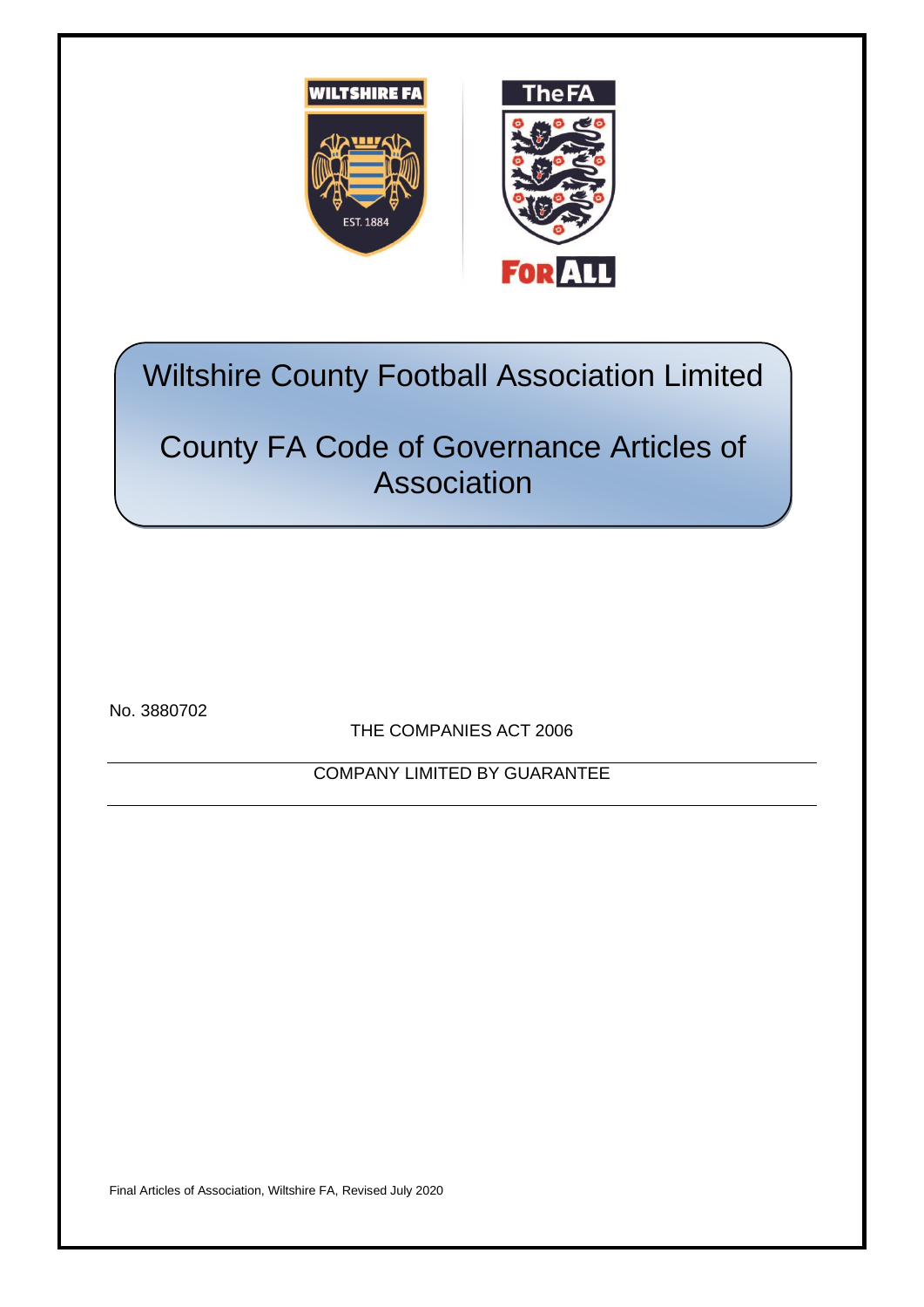#### **THE COMPANIES ACT 2006**

## **ARTICLES OF ASSOCIATION OF WILTSHIRE COUNTY FOOTBALL ASSOCIATION LIMITED**

# **PART 1: INTERPRETATION**

#### **1. Defined Terms**

In the Articles, unless the context requires otherwise:

**"1986 Act"** – or any numbered section of it, means the **[Insolvency Act 1986](http://www.legislation.gov.uk/ukpga/1986/45/contents)** or such section as amended, restated or re-enacted from time to time;

**"Act"**– or any numbered section of it, means the **[Companies Act 2006](http://www.legislation.gov.uk/ukpga/2006/46/contents)** or such section as amended, restated or re-enacted from time to time;

**"Articles"** – means the Association's articles of association, as amended from time to time;

**"Association"** – means the county football association called Wiltshire County FA;

**"Chairman**" – has the meaning given in Article 13;

**"Chairman of Council" -** appointed from time to time in accordance with Article 40.5.

**"Chairman of the meeting" –** has the meaning given in Article 28;

**"Council elected director"** – means a director appointed in accordance with Article 16.1.5;]

**"Council Member" -** Means the person appointed or elected from time to time to be members of Council with these Articles

**"council terms"** – means any standing orders or terms of reference regulating the conduct of business of council adopted by the council from time to time pursuant to Article 40.1;]

**"Director"** – means a director of the Association;

**"Document" or "notice"** – includes, unless otherwise specified, any document or notice sent or supplied by electronic communication;

**"Elected director"** – means a director appointed in accordance with Article 16.1.1;

**"Electronic communication"** – means any document or information sent or supplied in electronic form within the meaning of section 1168 of the Act;

**"The Football Association"** – means the company called "Football Association Limited" registered in England and Wales with company registration number 00077797;

**The Football Association Council"** – means the Council of the Football Association;

**"FA Representative" -** Means the person appointed from time to time in accordance with Article 40.4 to be the Association's representative at the Football Association under the Articles of the Football Association.

**"Geographical Area" -** Means an area within the Boundaries of the Association in accordance with Article 38.3.3.

**"Geographical Representative" -** Means a Council Member elected to represent Affiliated Clubs in accordance with Article 38.3.3.

**"Life Vice-Presidents" -** means the persons appointed to be the life vice-presidents of the Association in accordance with Article 40.2 & 40.3;

**"Member"** – has the meaning given in section 112 of the Act;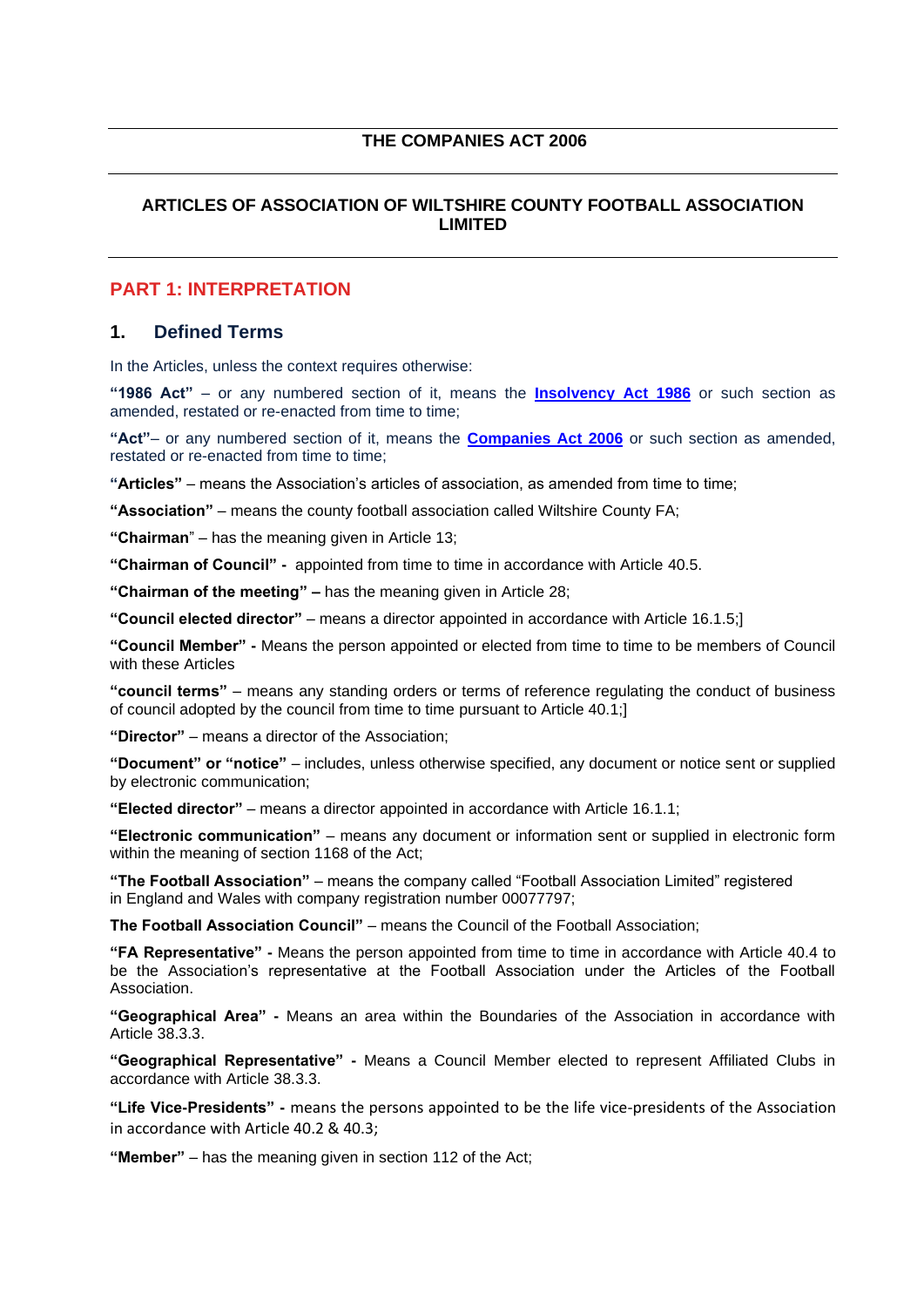**"model articles"** – means the model articles of association for a private company limited by guarantee set out in Schedule 2 of the **[Companies \(Model Articles\) Regulations 2008 \(SI2008/3229\)](https://www.gov.uk/guidance/model-articles-of-association-for-limited-companies)** and any amendment or replacement from time to time;

**"Objects"** – the Association's objects as set out in Article 2;

**"Ordinary resolution"** – has the meaning given in section 282 of the Act and includes such a resolution passed by written resolution;

**"President" -** means the person elected from time to time to be the president of the Association in accordance with Article 40.1;

**"Proxy notice"** – has the meaning given in Article 34;

**"Referee's Association" -** means the association of referees operating within the County and recognised from time to time by the Directors;

**"Rules"** – means the provisions for the regulation of football matters known as the "Rules of The Football Association Limited" as applicable from time to time and any regulations, standing orders, decisions, rulings, findings, penalties or orders of any nature made pursuant to the Rules;

**"Secretary"** – means the Association secretary (if any) and includes any joint, assistant or deputy secretary;

**"Senior independent director"** – has the meaning given in Article 16.4;

**"Senior Referee" -** means a referee registered with the Association at Level 4 and above in accordance with Article 47;

**"Senior Referee Representative" -** means a Council Member elected pursuant to Article 33(vii) and in accordance with Article 47;

**"Small Sided" -** means a small sided competition affiliated to the Association;

**"Small Sided Representative" -** means a Council Member elected pursuant to Article 42.

**"Special resolution"** – has the meaning given in section 283 of the Act and includes such a resolution passed by written resolution;

**"Standing Committee's" -** means the standing committees of the Council as created in accordance with Article 40.7.3 as amended from time to time in accordance with Article 40.7.3;

**"statutes"** – means the Act and every other statute or statutory instrument, law or regulation for the time being in force and concerning companies in so far as they apply to the Association;

**"Vice-Chairman of Council" -** means the person appointed from time to time to be the vice chairman of the Association in accordance with Article 40.6;

**"writing"** – means the representation or reproduction of words, symbols or other information in a visible form by any method or combination of methods, whether sent or supplied in electronic form or otherwise; and

#### **"Youth council terms"**

– means any standing orders or terms of reference regulating the conduct of business and membership of youth council adopted by the youth council from time to time pursuant to Article 40.3;].

- 1.1. Words denoting the singular number include the plural number and vice versa; words denoting the masculine gender include the feminine gender; and words denoting persons include bodies corporate (however incorporated) and unincorporated, including unincorporated associations of persons and partnerships.
- 1.2. Unless the context otherwise requires, other words or expressions contained in these Articles bear the same meaning as in the Act.
- 1.3. The model articles shall not apply to the Association.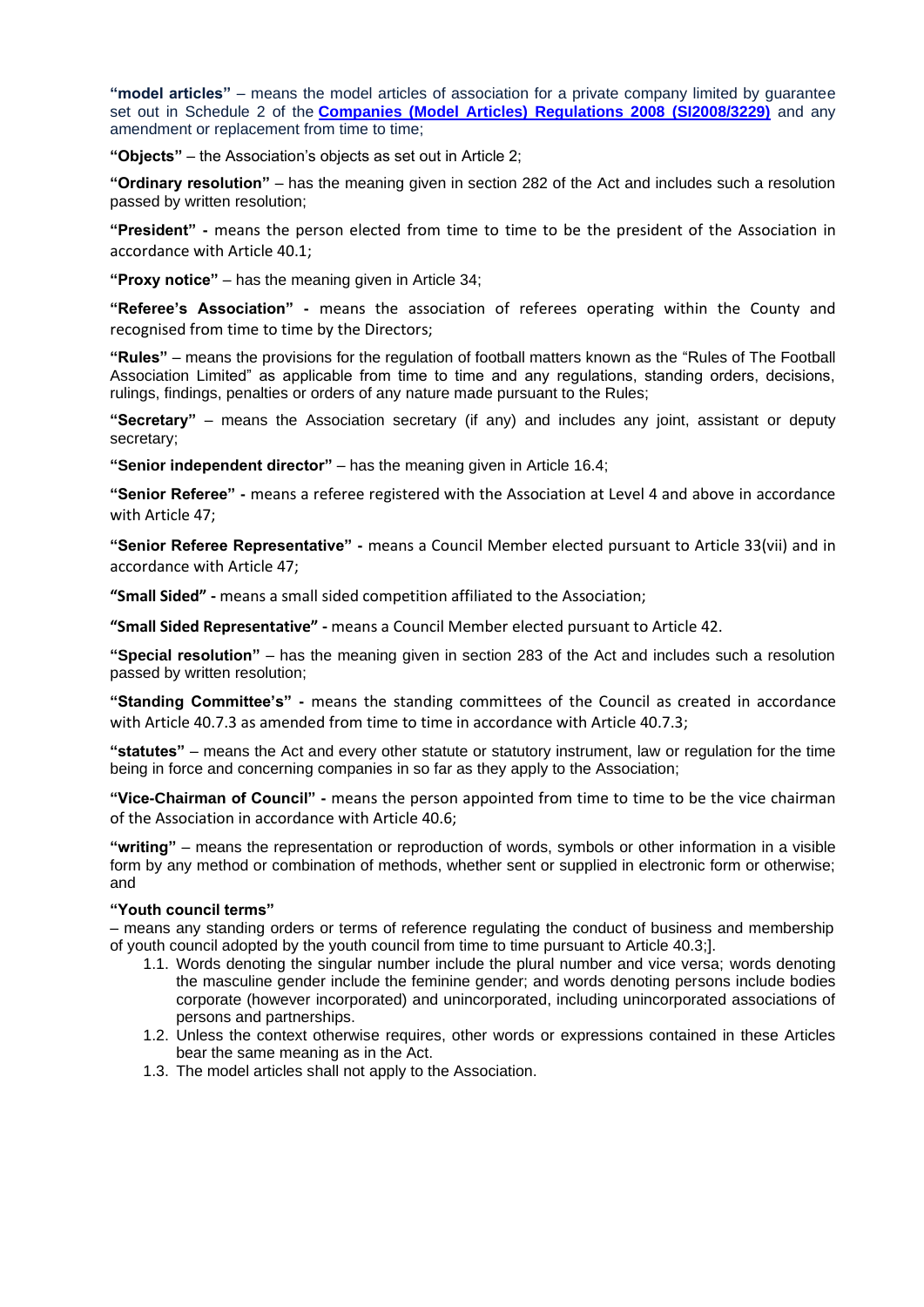# **PART 2: OBJECTS**

#### **2. Objects**

The primary object for which the Association is established is to operate the county football association and promote participation in amateur football in Wiltshire, but this shall not restrict the objects of the Association. The directors may do all such other things in furtherance of these objects as they consider fit.

# **PART 3: APPLICATION OF INCOME AND PROPERTY AND DIRECTORS' BENEFITS**

#### **3. Application of Income and Property**

- 3.1 The income and property of the Association shall be applied solely towards the promotion of the objects, and no part thereof shall be paid or transferred directly or indirectly, by way of dividend, bonus or otherwise by way of profit, to the members of the Association. This does not prevent:
	- 3.1.1 A member of the Association receiving a benefit from the Association in the capacity of a beneficiary of the Association; or
	- 3.1.2 Reasonable and proper remuneration to any member of the Association for any goods or services provided to the Association.

#### **4. The Association**

- 4.1 The members and directors of the Association shall so exercise their rights, powers and duties and shall where appropriate use their best endeavours to ensure that others conduct themselves so that the business affairs of the Association are carried out in accordance with the Rules for the time being in force.
- 4.2 No proposed alteration to the provisions set out herein shall be effective unless the proposed alteration has been approved in writing by the Football Association 14 days or more before the day on which the alteration is proposed to take place.

#### **5. Conflicts of Interest**

- 5.1 A director must declare to the other directors any situation of which he or she is aware in which he or she has, or could have, a direct or indirect interest that conflicts, or might conflict, with the interests of the Association unless the situation cannot reasonably be regarded as likely to give rise to a conflict of interest.
- 5.2 An interest of a director to be disclosed under Article 5.1 may be declared at a meeting of directors, by notice in writing pursuant to section 184 of the Act or by means of a general notice under section 185 of the Act.
- 5.3 If a conflict of interest arises for a director and the conflict is not authorised by virtue of any other provision in the Articles, the remaining directors may authorise such a conflict of interest if each of the following conditions is satisfied:
	- 5.3.1 The director is absent from the part of any meeting at which there is discussion of the conflict of interest, including any arrangement or transaction affecting that other organisation, company or person;
	- 5.3.2 The director does not vote on any such matter and is not to be counted when calculating whether a quorum of directors is present at the meeting; and
	- 5.3.3 The remaining directors are satisfied and agree that it is in the interests of the Association to authorise the conflict of interest which has arisen.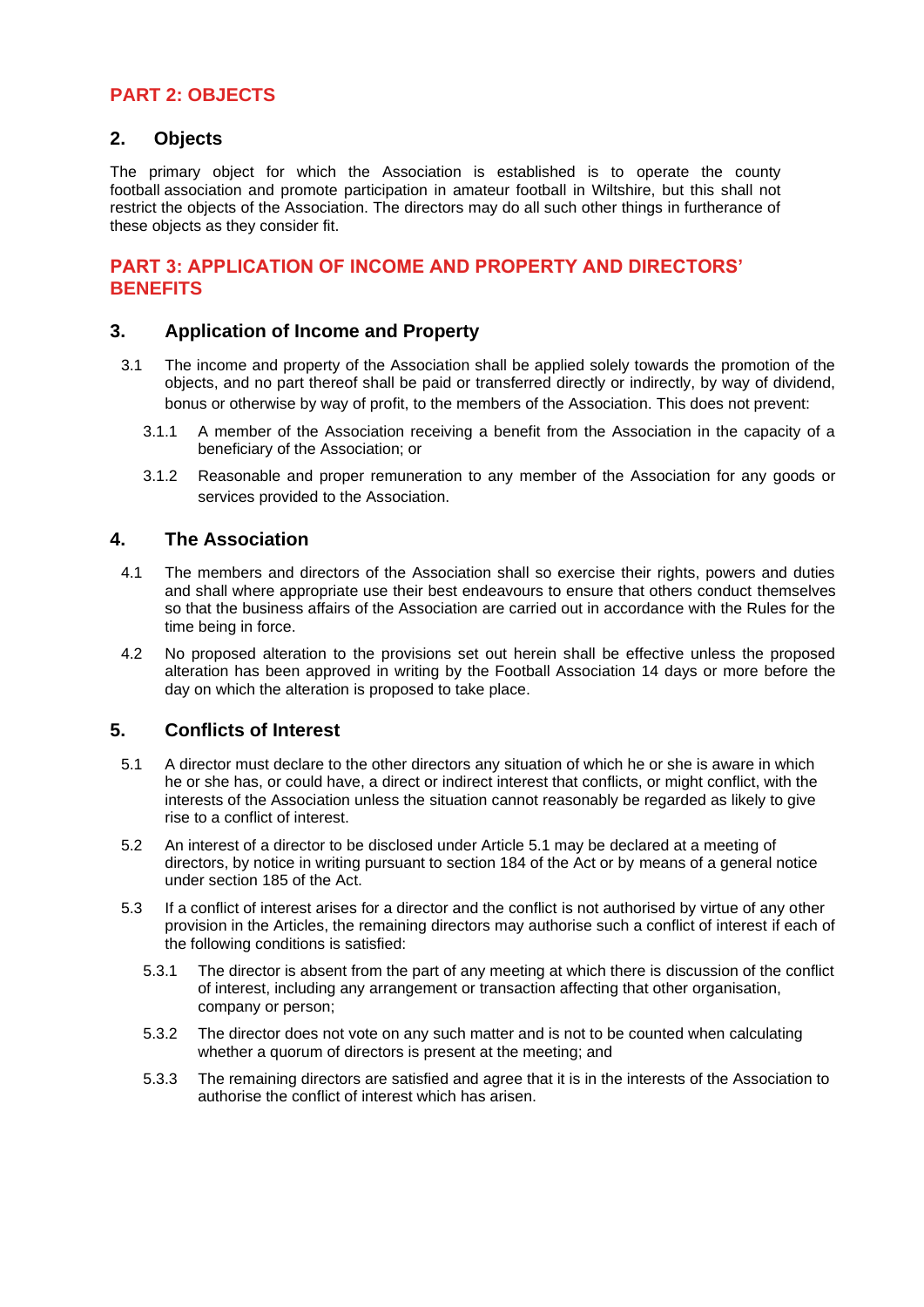# **PART 4: DIRECTORS: POWERS AND RESPONSIBILITIES**

#### **6. Director's General Authority**

The directors are responsible for the management of the Association's business, for which purpose they may exercise all the powers of the Association and do on behalf of the Association all such acts as may be done by the Association as are not by statutes or by the Articles required to be done by the Association in a general meeting.

## **7. Directors may Delegate**

- 7.1 Subject to the Articles, the directors may delegate any of the powers which are conferred on them under the Articles:
	- 7.1.1 To such person or committee;
	- 7.1.2 By such means (including by power of attorney);
	- 7.1.3 To such an extent;
	- 7.1.4 In relation to such matters or territories; and
	- 7.1.5 On such terms and conditions, as they think fit.
- 7.2 Any such delegation may authorise further delegation of the directors' powers by any person to whom they are delegated.
- 7.3 The directors may revoke any delegation in whole or part or alter its terms and conditions.

#### **8. Committees**

- 8.1 Committees to which the directors delegate any of their powers must contain at least one director and must follow procedures which are based as far as they are applicable on those provisions of the Articles which govern the taking of decisions by directors.
- 8.2 The directors may make rules of procedure for all or any committees, which prevail over any rules or bye-laws derived from the Articles if they are not consistent with them.
- 8.3 As a minimum the directors shall maintain an equality committee and any other committees required by the Rules from time to time. The directors shall also maintain an audit committee and a nominations committee unless the directors consider it appropriate for the directors to act in place of such committees, as well as such other committees as the directors consider necessary to support them.

# **DECISION-MAKING BY DIRECTORS**

#### **9. Meetings of Directors**

- 9.1 Subject to the provisions of these Articles, the directors may meet for the despatch of business, adjourn and otherwise regulate their meetings as they think fit.
- 9.2 At any time, any director may, and the secretary on the requisition of a director shall, summon a meeting of the directors.
- 9.3 Any such notice shall specify where, when and how the meeting is to be held. Any director may waive notice of any meeting and such waiver may be retrospective.
- 9.4 All acts done in good faith by any meeting of the directors or of any committee shall, notwithstanding it being discovered afterwards that there was some defect in the appointment or continuance in office of any such persons or that they or any of them were disqualified, be as valid as if every such person had been duly appointed or had duly continued in office and was qualified to be a director or member of the committee as the case may be.

# **10. Quorum for Meetings and Voting**

10.1 The quorum necessary for the transaction of business of the directors may be fixed from time to time by the directors and, unless so fixed at any other number, shall be three.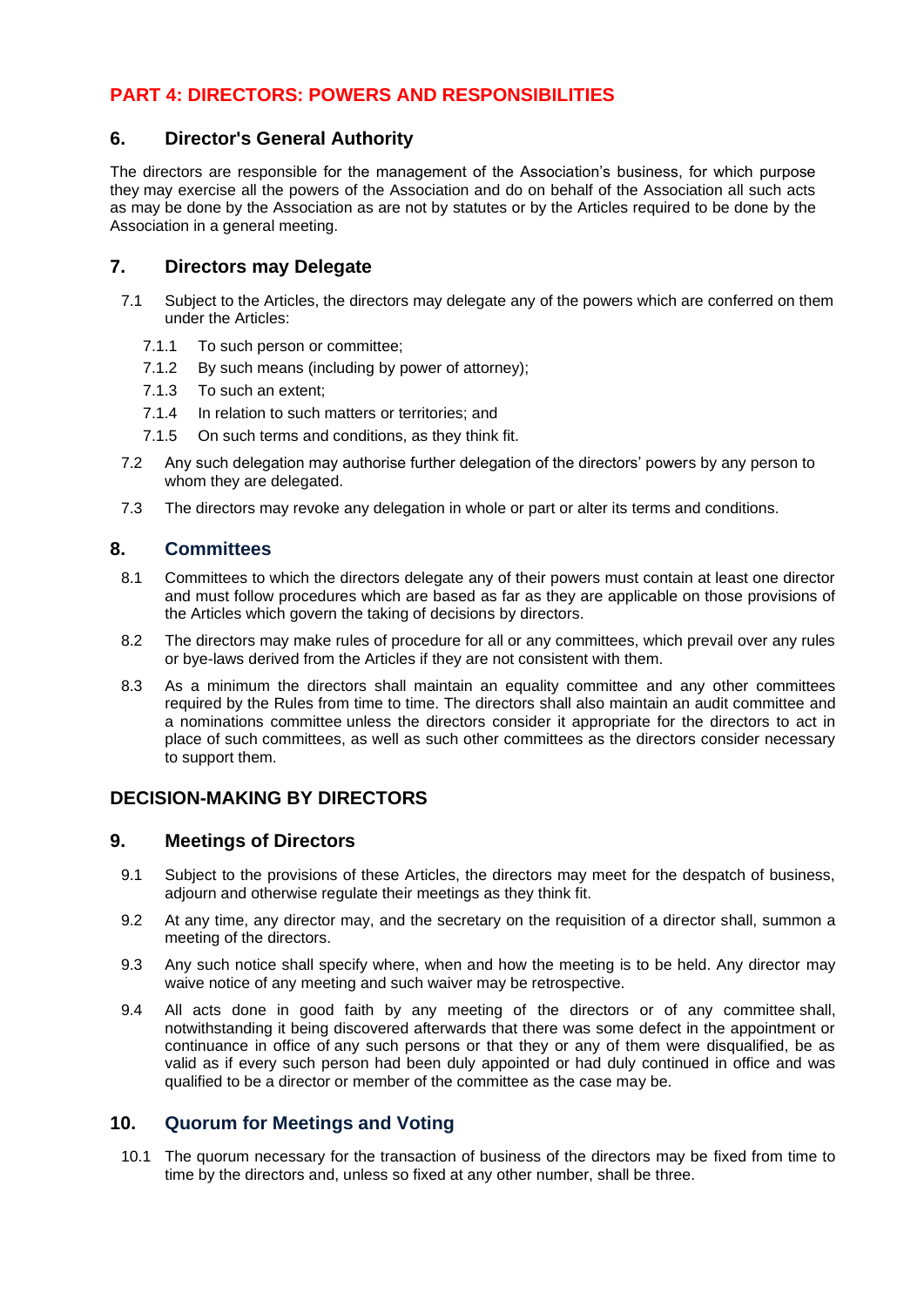- 10.2 A meeting of the directors at which a quorum is present shall be competent to exercise all powers and discretions for the time being exercisable by the directors.
- 10.3 Questions arising at any meeting of the directors shall be determined by a majority of votes. In case of an equality of votes the chairman shall have a second or casting vote.

#### **11. Participation in Directors' Meetings**

- 11.1 Subject to the Articles, directors "participate" in a directors' meeting, or part of a directors' meeting, when:
	- 11.1.1 The meeting has been called and takes place in accordance with the Articles; and
	- 11.1.2 They can each communicate to the others any information or opinions they have on any particular item of the business of the meeting.
- 11.2 In determining whether directors are participating in a directors' meeting, it is irrelevant where any director is or how they communicate with each other.
- 11.3 If all the directors participating in a meeting are not in the same place, they may decide that the meeting is to be treated as taking place wherever any of them is.

#### **12. Resolutions in Writing**

- 12.1 A resolution executed by all the directors, or by all the members of a committee constituted under these Articles, shall be as valid and effectual as if it had been passed at a meeting of the directors, or (as the case may be) at a meeting of that committee, which in every case was duly convened and held.
- 12.2 For the purposes of this Article 12:
	- 12.2.1 A resolution shall consist of one or more written instruments or one or more electronic communications sent to an address specified for the purpose by the secretary, or a combination of them, provided that each such written instrument and electronic communication (if more than one) is to the same effect;
	- 12.2.2 A written instrument is executed when the person executing it signs it;
	- 12.2.3 An electronic communication is executed when the person executing it sends it provided that it has been authenticated in such manner (if any) as the secretary shall prescribe;
	- 12.2.4 The directors, or (as the case may be) members of a committee constituted under these Articles, need not execute the same written instrument or electronic communication;
	- 12.2.5 A resolution shall be effective when the secretary certifies that sufficient evidence has been received by him or her that the resolution has been executed in accordance with this Article 12; and
	- 12.2.6 If no secretary is appointed, the chairman shall perform the functions of the secretary under this Article 12.

#### **13. Chairing of Directors' Meetings**

- 13.1 The Chairman of the Association shall chair directors' meetings (the "chairman").The chairman shall not be the chief executive officer of the Association (or any equivalent office holder).
- 13.2 The chairman shall immediately cease to hold such appointment upon ceasing to be a director.
- 13.3 If the chairman is not participating in a directors' meeting within ten minutes of the time at which it was to start, the participating directors must appoint one of themselves to chair it.

#### **14. Records of Decisions to be Kept**

The directors must ensure that the Association keeps a record, in writing, for at least 10 years from the date of the decision recorded, of every decision taken by the directors.

# **APPOINTMENT AND RETIREMENT OF DIRECTORS**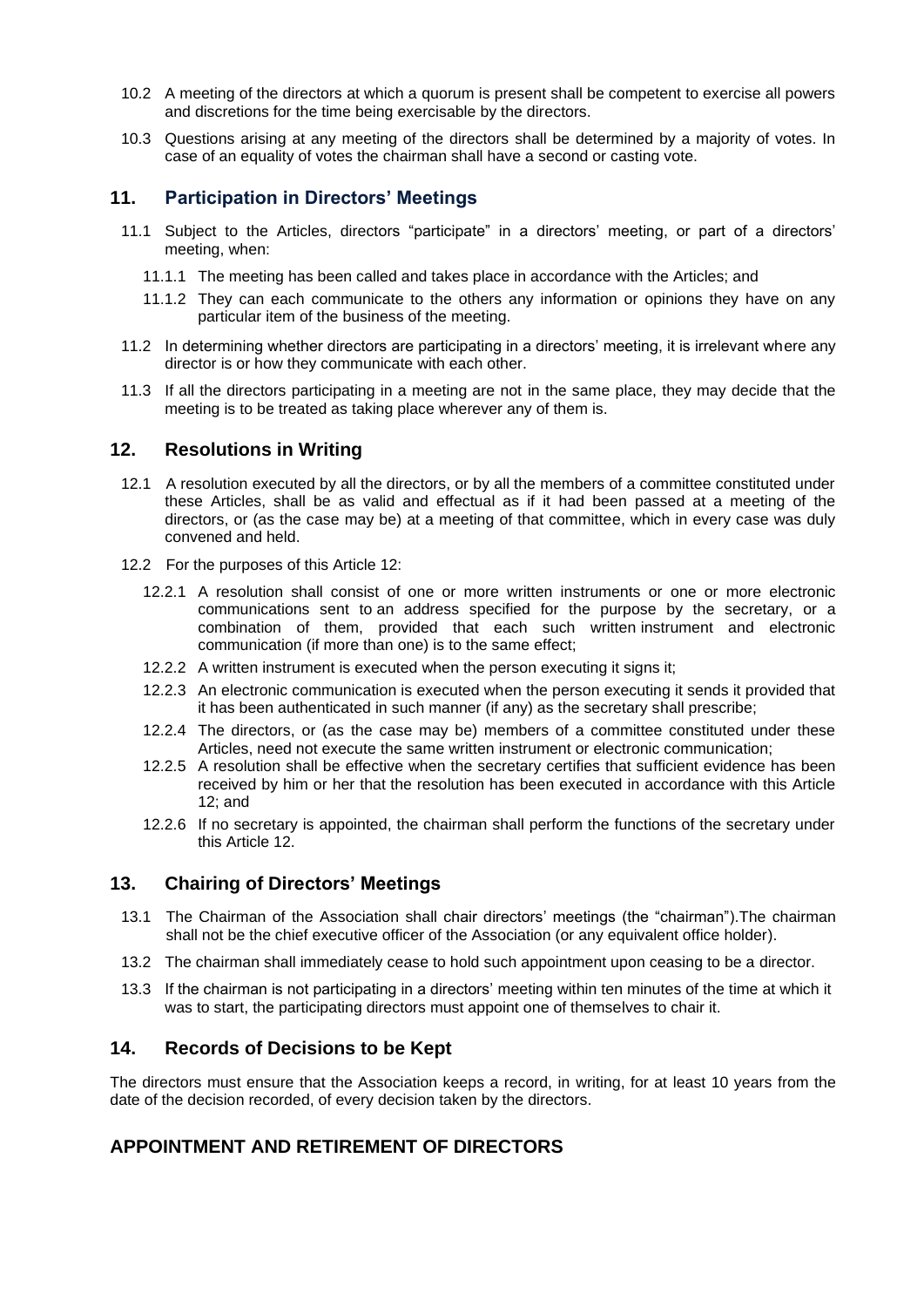# **15. Number of Directors**

- 15.1 The number of directors shall be subject to a maximum of 12.
- 15.2 No less than one third of the directors from time to time shall be independent.
- 15.3 The number of council elected directors shall not exceed one third of the directors holding office from time to time.

## **16. Methods of Appointing Directors**

- 16.1 Save as otherwise provided in the Articles, the directors of the Association shall be:
	- 16.1.1 Such persons as the Association may by ordinary resolution appoint who are willing to act to as a director;
	- 16.1.2 Such other persons as the directors may from time to time co-opt to the board of directors on a temporary basis, provided that any co-opted director shall not be entitled to hold office for a period of longer than one year save in exceptional circumstances documented by the directors;
	- 16.1.3 One member of the equality committee established pursuant to Article 8.3;]
	- 16.1.4 Chief Executive Officer only at present.
	- 16.1.5 The Directors shall be: Chairman, up to 3 Directors to be elected by the Council, Chief Executive Officer (Executive Director); up to 4 Directors to be Independent Directors, Equality Director.
		- 16.1.5.1 No person may be elected as a Director if at the time of the election that person has attained the age of 75 years. A Director who has attained the age of 75 shall vacate office immediately prior to the next annual general meeting.
		- 16.1.5.2 At the first reconvened Council meeting following the adoption of these Articles the Council shall elect up to 4 (Four) Council Members to sit on the Board of Directors pursuant to Article 16.1.5. Each shall serve as a Director pursuant to Article 17.
		- 16.1.5.3 If a Council Member has been elected onto the Board of Directors that Council Member shall be eligible to remain on Council for the duration of his term as a Director and shall not have to retire from Council until such a time he is no longer a Director.
		- 16.1.5.4 With the exception of the Independent Directors and Equality Director only Council Members are eligible for election as a Director and only Council Members may participate in the election of such Directors. The Chief Executive Officer shall send, on request, to Council Members a nomination paper on or before such date as the Directors shall prescribe in each election year. Such nomination paper must be completed and returned to the Chief Executive Officer no later than such date as the Directors shall prescribe for each term.
		- 16.1.5.5 Any Council Member may nominate another Council Member to be a Director on the form provided, which must be seconded by another Council Member and signed by the nominee. Council Members may only nominate or second one person.
		- 16.1.5.6 A voting paper containing the names of all nominees will be handed to each Council Member at such time as the Directors shall prescribe each year. Any person nominated as a Director who has failed to be re-appointed to the Council at the annual general meeting shall be withdrawn from the ballot.
		- 16.1.5.7 In the event that a ballot is necessary, such ballot shall take place at the Council meeting following the annual general meeting in such manner as the Directors shall prescribe.
		- 16.1.5.8 The requisite number of nominees recording the highest number of votes shall be declared elected as Directors at the Council meeting following the annual general meeting.
		- 16.1.5.9 Up to 4(Four) Independent Director shall be recruited from outside the Council by a selection panel consisting of any two of the following: Chairman of Board, the Vice Chairman of Council, the Chief Executive Officer and a member of The Football Association staff. Applications for the position must be received by the Chief Executive Officer by a date so determined by the Board of Directors in any election year.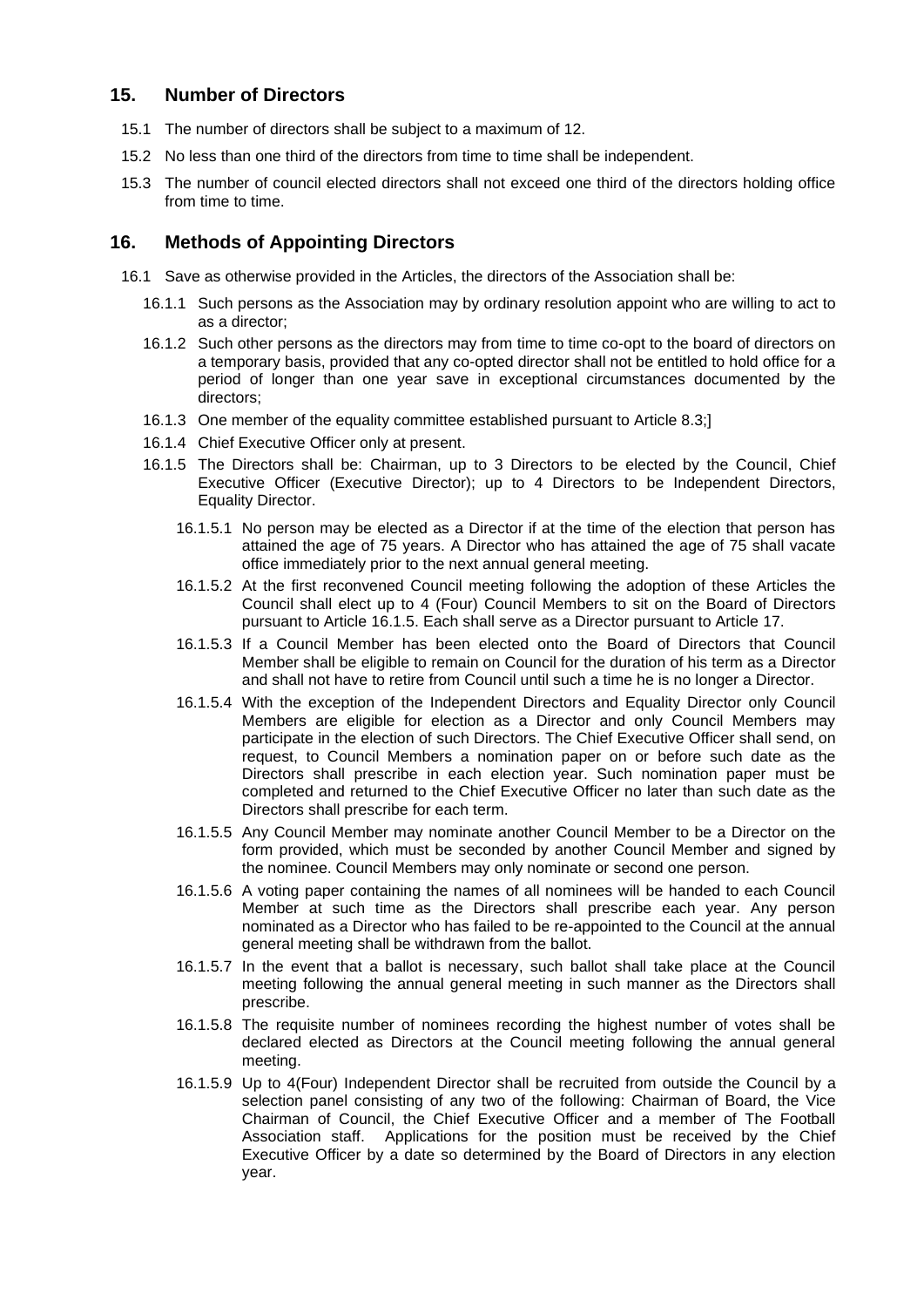- 16.1.5.10Subject to the provisions of the Act, the Chief Executive Officer shall be appointed by the Directors for such term, at such remuneration and upon such conditions as they may think fit; and any Chief Executive Officer so appointed may be removed by them in accordance with the contractual terms and conditions of employment and Employment Law.
- 16.2 No person may be appointed as a director:
	- 16.2.1 Unless he or she has attained the age of 18 years; or
	- 16.2.2 In circumstances such that, had he or she already been a director, he or she would have been disqualified from acting under the provisions of Article 18.
- 16.3 The equality committee established pursuant to Article 8.3 shall be entitled to appoint one member who is not otherwise a director to attend directors' meetings as an observer. In this capacity, he or she shall be entitled to receive notice of, and attend and speak at, all directors' meetings and to receive copies of all board papers as if he or she were a director, but shall not be entitled to vote on any resolutions proposed, shall not count towards the quorum for the meeting or have any rights of a director and shall not hold himself or herself out as a director in any way.]
- 16.4 The directors shall nominate an independent non-executive director to act as the senior independent director. The senior independent director shall act as a sounding board for the chairman, serve as an intermediary for the other directors when necessary, act as an alternative contact for members of council if the normal channels of communication to the directors through the chairman or the Association's executive team fail to resolve matters or where the use of such channels may be inappropriate, and lead on the process of appraising the performance of the chairman.

#### **17. Term of Office**

- 17.1 At the third annual general meeting following the date of his or her appointment, an elected director shall retire from office and may offer him or herself for re-appointment by the members. Elected directors shall not be entitled to offer themselves for re-appointment at more than two annual general meetings at which he or she is eligible for re-appointment in accordance with this Article, provided that:
	- 17.1.1 An elected director may stand for further re-election and serve for a period of up to twelve years from the date of his or her first appointment as a director if he or she is appointed as chairman or appointed to the Football Association Council during his or her term of office as a director; and
	- 17.1.2 The board may in exceptional circumstances permit an elected director to hold office for a period up to a further year beyond the date on which he or she would otherwise have retired without being eligible for re-appointment in accordance with this Article.
- 17.2 At the council meeting immediately preceding the third anniversary of his or her appointment as a council elected director, a council elected director shall retire from office as a director and may offer himself or herself for re-appointment by council. Council elected directors shall not be entitled to offer themselves for re-appointment at more than two such council meetings at which he or she is eligible for re-appointment in accordance with this Article, subject to the exceptions in Articles 17.1.1 and 17.1.2 also applying to council elected directors in the same way as elected directors].
- 17.3 If a director retires pursuant to Articles 17.1 or 17.2, he or she shall not be eligible for reappointment to the board until a period of four years has passed from the date of his or her retirement.
- 17.4 The term limits in Articles 17.1 and 17.2 shall apply retrospectively from the date of the relevant director's appointment, whether before the date of adoption of these Articles or not.

#### **18. Termination of Director's Appointment**

A person ceases to be a director:

18.1 If he or she ceases to be a director by virtue of any provision of the Act or he or she becomes prohibited by law from being a director;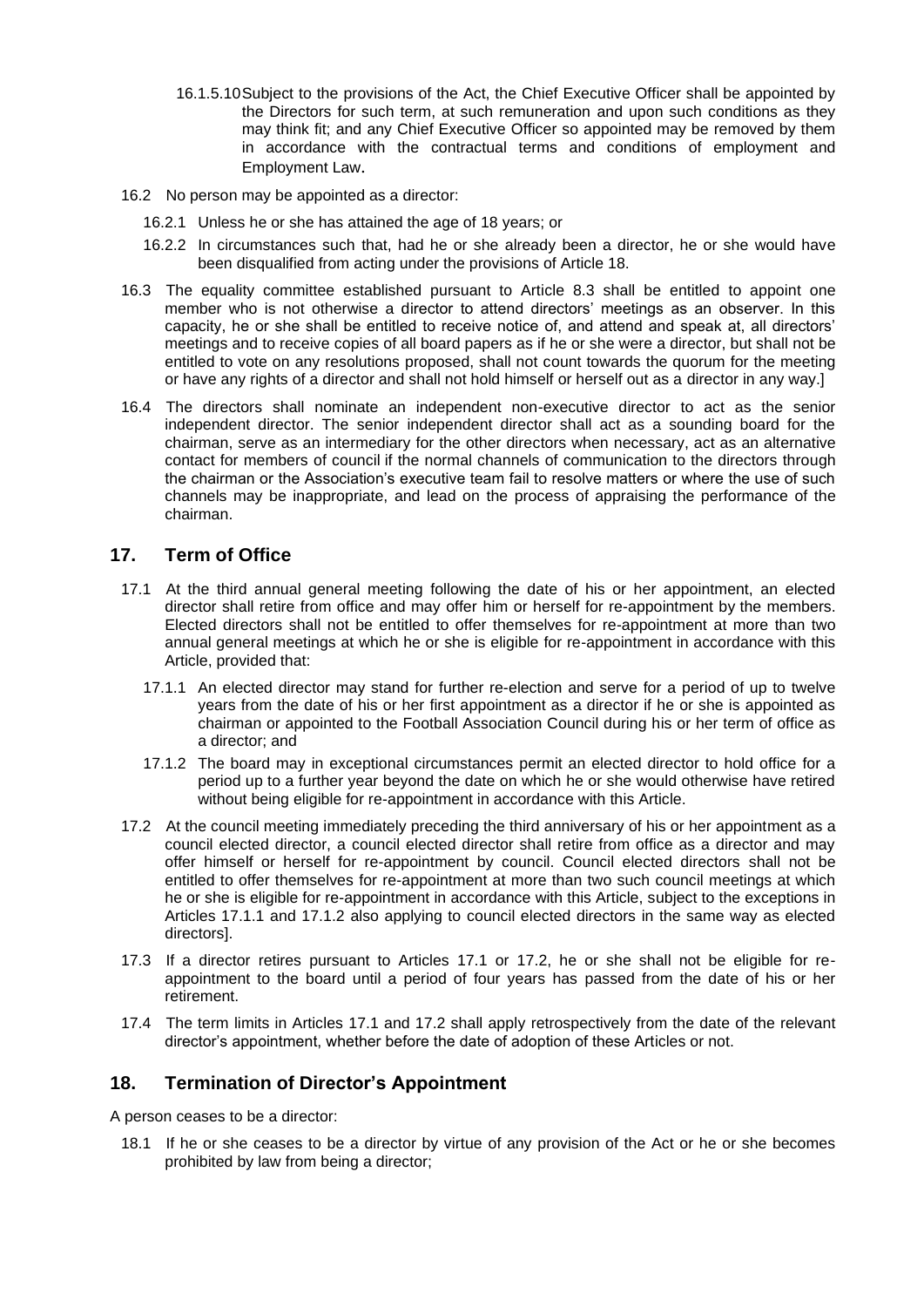- 18.2 If he or she has a bankruptcy order made against him or is declared bankrupt by any court of competent jurisdiction or where he or she makes any arrangement or composition with his or her creditors generally or applies for an interim order under section 253 of The 1986 Act in connection with a voluntary arrangement under the 1986 Act;
- 18.3 If he or she dies or he or she is, or may be, suffering from mental disorder and either:
	- 18.3.1 He or she is admitted to hospital in pursuance of an application for admission for treatment under the Mental Health Act 1983 or any similar law in any jurisdiction; or
	- 18.3.2 An order is made by a court having jurisdiction (whether in the United Kingdom or elsewhere) in matters concerning mental disorder for his or her detention or for the appointment of a receiver, curator bonis or other person to exercise powers with respect to his or her property or affairs;
- 18.4 If by notice in writing to the Association he or she resigns (but only if at least two directors remain in office when the notice of resignation is to take effect);
- 18.5 If such person is subject to a decision of the Football Association that such person be suspended from holding office or from taking part in any football activity relating to the administration or management of a football club;
- 18.6 If he or she no longer complies with the provisions of any regulations of the Football Association relating to "Owners and Directors" as shall be in force from time to time pursuant to paragraph J(1)(f) of the Rules;
- 18.7 If he or she is the subject of a decision of the Football Association, UEFA or FIFA that he or she be suspended permanently or for a specified period from taking part in football management and/or football administration and/or any football related activity pursuant to any applicable disciplinary provisions under the rules or statutes of UEFA or FIFA (as appropriate);
- 18.8 If he or she no longer complies with a declaration of good character given by the director upon taking office or the Association's directors' code from time to time;
- 18.9 If he or she ceases to hold office by reason of any order made under the Company Directors Disqualification Act 1986 or by virtue of any provision of the statutes;
- 18.10 If he or she is removed by the members of the Association by a majority vote;
- 18.11 If he or she is convicted of any criminal offence, other than any minor motoring or similar offence that cannot reasonably damage the reputation of the Association; or
- 18.12 Where he or she is an ex officio director, if he or she ceases to hold the office by which he or she became entitled to be a director.
- 18.13 The Director reaches the age of 75;
- 18.14 A Director voted into office by Council can be removed from office by not less than three quarters of the Council Members present and voting at the Council meeting at which the resolution to remove him is proposed.

#### **19. Directors' Indemnity**

- 19.1 Subject to the provisions of the Act, and so far, as may be consistent with the statutes:
	- 19.1.1 Every director and every other officer other than the Association's auditor or the reporting accountant may be indemnified out of the assets of the Association against all costs, charges, losses, expenses and liabilities incurred by him or her in the actual or purported execution and/or discharge of his or her duties and/or the actual or purported exercise of his or her powers and/or otherwise in relation to, or in connection with, his or her duties, powers or offices, in each case to the extent permitted by section 232 of the Act; and
	- 19.1.2 The Association may also provide funds to any director or any other officer (other than the Association's auditor or reporting accountant) or do anything to enable a director or such other officer to avoid incurring expenditure, in each case in the manner permitted by and subject to the restrictions required by section 205 of the Act.

# **PART 5: MEMBERS: BECOMING AND CEASING TO BE MEMBER**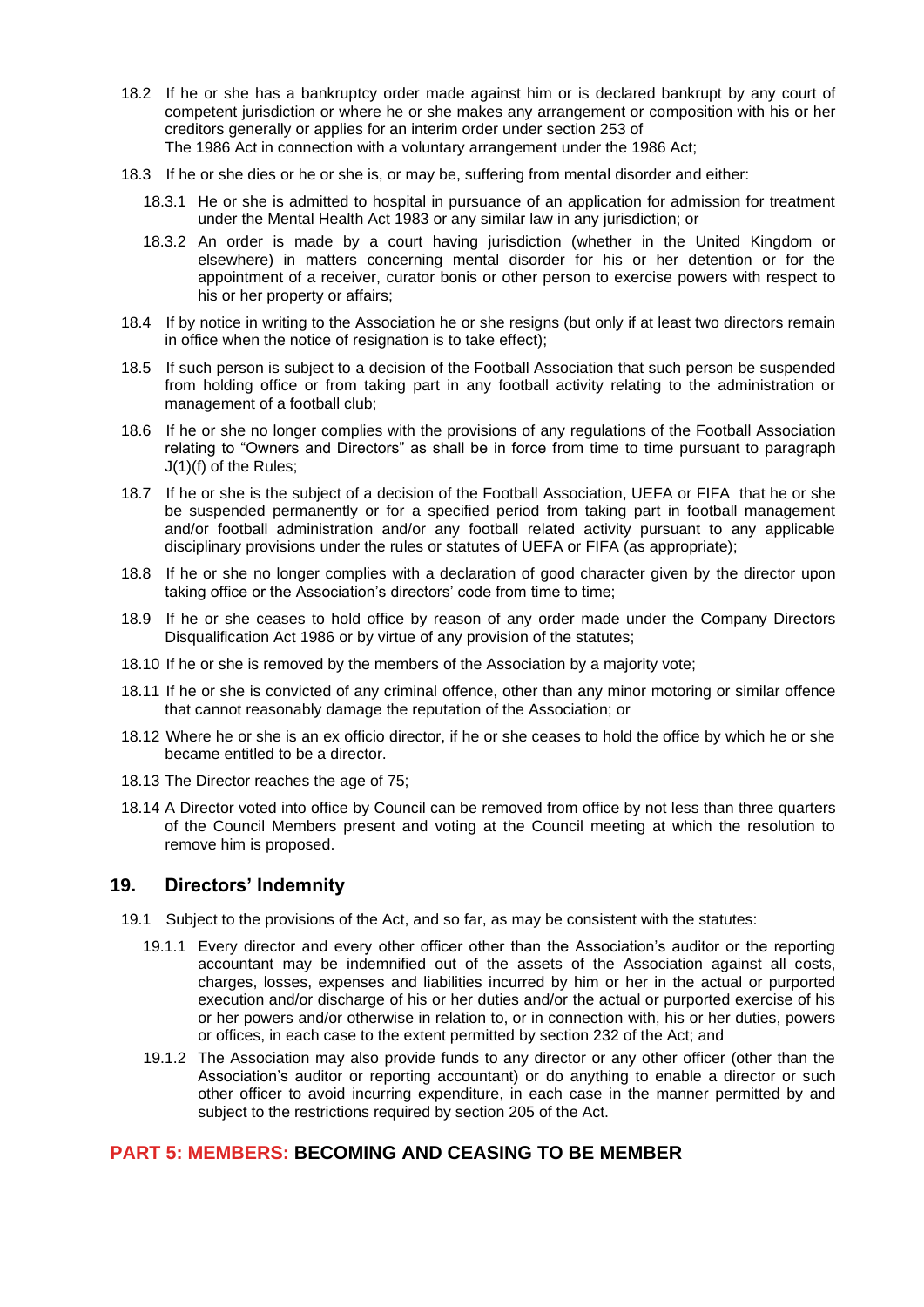## **20. Applications for Membership**

- 20.1 The subscribers to the memorandum shall be members of the Association.
- 20.2 No person shall become a member of the Association unless:
	- 20.2.1 That person has completed an application for membership in a form approved by the directors; and
	- 20.2.2 That person has paid the annual subscription.
- 20.3 The directors may from time to time make, vary and revoke the Rules relating to the levels of subscription or affiliation fees to be paid by the different categories of Members. Council may from time to time establish rules for membership of the Association setting out, inter alia, criteria for membership, categories of membership, rights and obligations of members, provided that such rules do not:
	- 20.3.1 Conflict with the articles; and
	- 20.3.2 Allow open membership to all without discrimination on any grounds.

# **21. Termination of Membership**

- 21.1 A person shall immediately cease to be a member (provided that at least one member remains on the Register of Members thereafter):
	- 21.1.1 It shall be the duty of the Directors, if at any time they shall be of the opinion that the interests of the Association so require, by notice in writing sent by prepaid post to a member's address, to request that member to withdraw from membership of the Association within a time specified in such notice. No such notice shall be sent except on a vote of the majority of the Directors present and voting, which majority shall include on half of the total number of the Directors from the time being.
	- 21.1.2 If on the expiry of the time specified in such notice, the member concerned has not withdrawn from membership by submitting written notice of his resignation, or if at any time after receipt of the notice requesting him to withdraw from membership the member shall so request in writing, the matter shall be submitted to a properly convened and constituted meeting of the Directors. The Directors and the member whose expulsion is under consideration shall be given at least fourteen days' notice of the meeting, and such notice shall specify the matter to be discussed. The member concerned shall at the meeting be entitled to present a statement in his defence either verbally or in writing, and he shall not be required to withdraw from membership unless half of the Directors present and voting shall, after receiving the statement in his defence, vote for his expulsion, or unless the member fails to attend the meeting without sufficient reason being given. If such a vote is carried, or if the member shall fail to attend the meeting without sufficient reason being given, he shall thereupon cease to be a member and his name shall be erased from the register of members.
	- 21.1.3 If by notice in writing to the Association, the member resigns his or her membership with seven days clear notice;
	- 21.1.4 If he or she dies; or
	- 21.1.5 If he or she fails to pay any subscription as soon as it is due and payable.

#### **22. Transfer of Membership**

Membership of the Association is not transferable.

#### **ORGANISATION OF GENERAL MEETINGS**

#### **23. General Meetings**

23.1 The directors may whenever they think fit convene a general meeting and shall, following requisition in accordance with the Act, proceed to convene a general meeting in accordance therewith.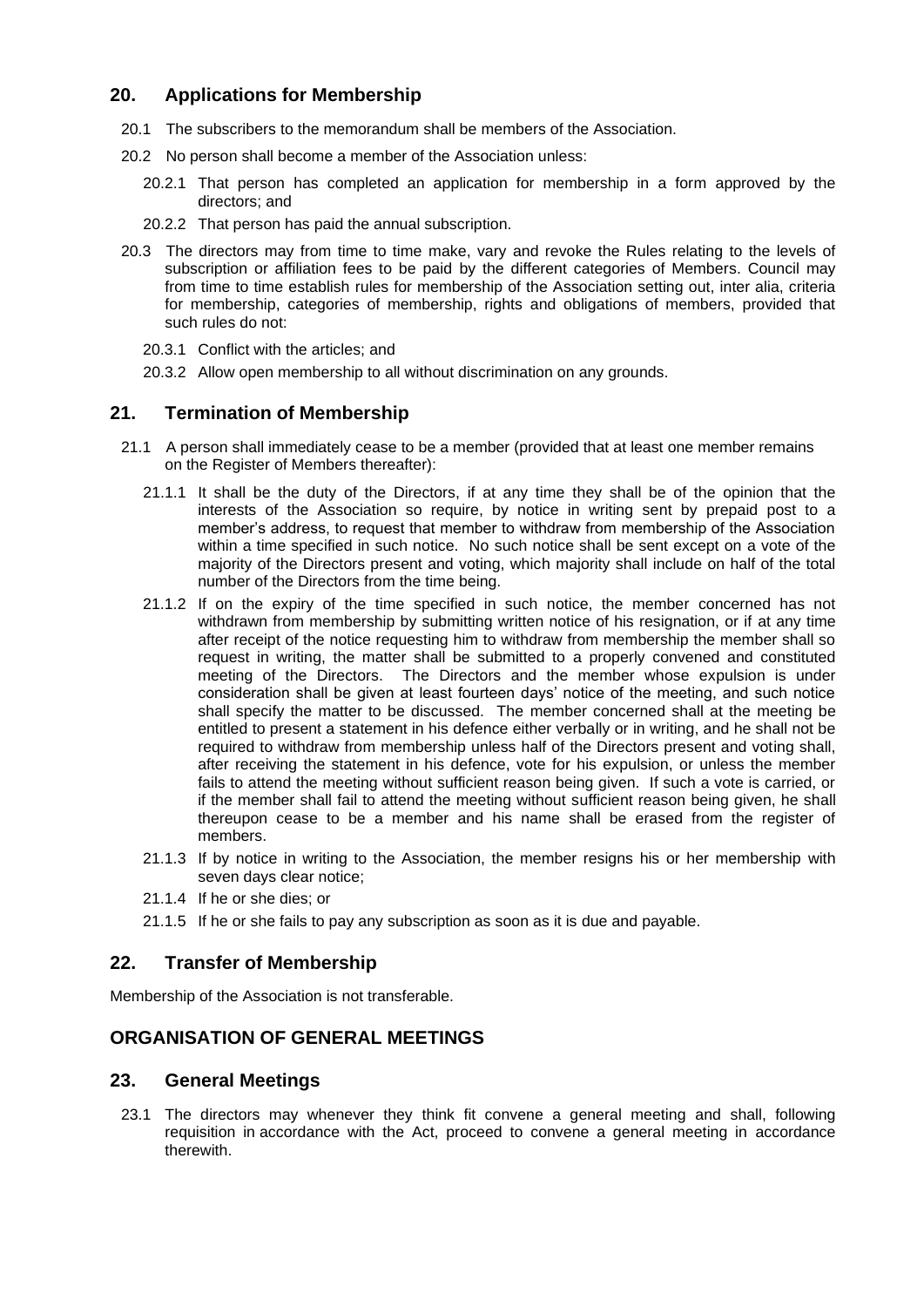- 23.2 The Association may hold a general meeting in every calendar year as its annual general meeting as such time and place as may be determined by the Directors, and shall specify the meeting as such in the notice calling it. The annual general meeting shall be held for the following purposes:
	- 23.2.1 To receive from the Directors a full statement of account.
	- 23.2.2 To receive from the Directors a report of the activities of the Association since the previous annual general meeting.
	- 23.2.3 To transact such other business as may be brought before it in accordance with these Articles. All general meetings other than annual general meetings shall be called general meetings.

# **24. Calling General Meetings**

- 24.1 An Annual General Meeting and a General Meeting of the Association called for the passing of a special resolution shall be called by at least twenty one clear days' notice and every other general meeting shall be called by at least fourteen clear days' notice.
- 24.2 The Association may give such notice by any means or combination of means permitted by the Act.
- 24.3 A general meeting, notwithstanding that it has been called by a shorter notice than that specified above, shall be deemed to have been duly called if it is so agreed by a majority in number of the members having a right to attend and vote at the meeting, being a majority who together hold not less than 90 per cent of the total voting rights.

# **25. Notice of General Meetings**

- 25.1 Every notice calling a general meeting shall specify the place and the day and hour of the meeting.
- 25.2 There shall appear with reasonable prominence in every such notice a statement that a member entitled to attend and vote is entitled to appoint a proxy to attend, speak and vote instead of him and that a proxy need not be a member of the Association.
- 25.3 The text of each special resolution to be proposed at the general meeting shall be set out in the notice. The text of, or sufficient information to enable a member to understand the purpose of, each ordinary resolution shall be set out in the notice.
- 25.4 The accidental omission to give notice of a meeting to, or the non-receipt of notice of a meeting by, any person entitled to receive notice shall not invalidate any resolution passed or the proceedings at that meeting.

#### **26. Attendance and Speaking at General Meetings**

- 26.1 A person is able to exercise the right to speak at a general meeting when that person is in a position to communicate to all those attending the meeting, during the meeting, any information or opinions which that person has on the business of the meeting.
- 26.2 A person is able to exercise the right to vote at a general meeting when:
	- 26.2.1 That person is able to vote, during the meeting, on resolutions put to the vote at the meeting; and
	- 26.2.2 That person's vote can be taken into account in determining whether or not such resolutions are passed at the same time as the votes of all the other persons attending the meeting.
- 26.3 The directors may make whatever arrangements they consider appropriate to enable those attending a general meeting to exercise their rights to speak or vote at it.
- 26.4 In determining attendance at a general meeting, it is immaterial whether any two or more members attending it are in the same place as each other.
- 26.5 Two or more persons who are not in the same place as each other attend a general meeting if their circumstances are such that if they have (or were to have) rights to speak and vote at that meeting, they are (or would be) able to exercise them.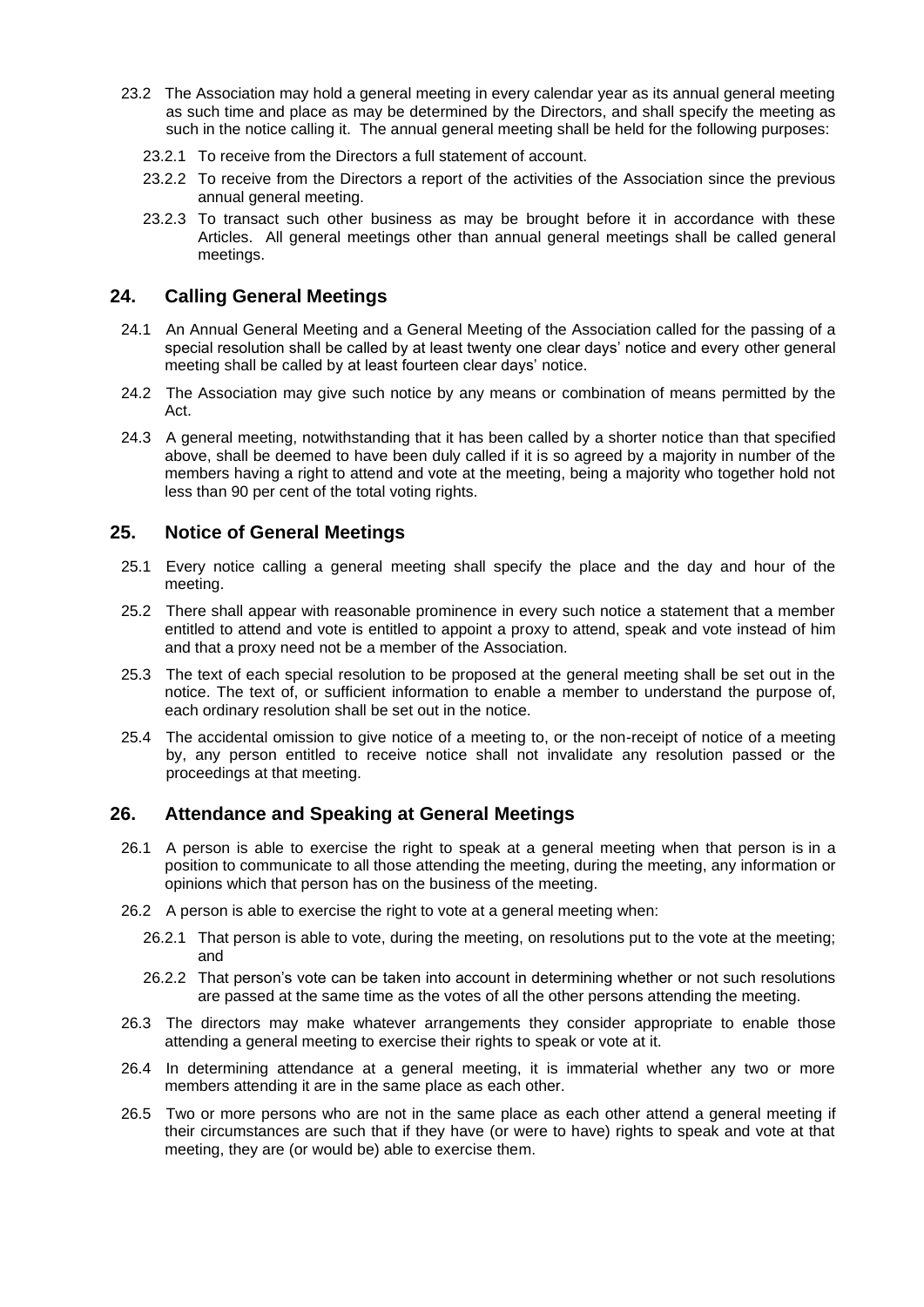# **27. Quorum for General Meetings**

If the Association only has one member that member shall be a quorum. In any other case two members entitled to vote upon the business to be transacted or one-tenth of the total number of such persons for the time being, whichever is the greater, shall be a quorum. A proxy or an authorised representative of a member shall count for the purposes of the quorum. No business other than the appointment of the chairman of the meeting is to be transacted at a general meeting if the persons attending it do not constitute a quorum.

# **28. Chairing General Meetings**

- 28.1 If the members have not appointed a chairman, or if the chairman is unwilling to chair the meeting or is not present within ten minutes of the time at which a meeting was due to start:
	- 28.1.1 The directors present; or
	- 28.1.2 (If no directors are present) the meeting, must appoint a director or member to chair the meeting, and the appointment of the chairman of the meeting must be the first business of the meeting.
- 28.2 The person chairing a meeting in accordance with this Article is referred to as "the chairman of the meeting".

#### **29. Attendance and Speaking by Directors and Non-Members**

- 29.1 Directors may attend and speak at general meetings, whether or not they are members.
- 29.2 The chairman of the meeting may permit other persons who are not:
	- 29.2.1 Members of the Association; or
	- 29.2.2 Otherwise entitled to exercise the rights of members in relation to a general meeting, to attend and speak at a general meeting.

#### **30. Adjournment**

- 30.1 If the persons attending a general meeting within half an hour of the time at which the meeting was due to start do not constitute a quorum, or if during a meeting a quorum ceases to be present the chairman of the meeting must adjourn it.
- 30.2 The chairman of the meeting may adjourn a general meeting at which a quorum is present if:
	- 30.2.1 The meeting consents to an adjournment; or
	- 30.2.2 It appears to the chairman of the meeting that an adjournment is necessary to protect the safety of any person attending the meeting or ensure that the business of the meeting is conducted in an orderly manner.
- 30.3 The chairman of the meeting must adjourn a general meeting if directed to do so by the meeting.
- 30.4 When adjourning a general meeting, the chairman of the meeting must:
	- 30.4.1 Either specify the time and place to which it is adjourned or state that it is to continue at a time and place to be fixed by the directors; and
	- 30.4.2 Have regard to any directions as to the time and place of any adjournment which have been given by the meeting.
- 30.5 If the continuation of an adjourned meeting is to take place more than 14 days after it was adjourned, the Association must give at least 7 clear days' notice of it (that is, excluding the day of the adjourned meeting and the day on which the notice is given):
	- 30.5.1 To the same persons to whom notice of the Association's general meetings is required to be given; and
	- 30.5.2 Containing the same information which such notice is required to contain.
- 30.6 No business may be transacted at an adjourned general meeting which could not properly have been transacted at the meeting if the adjournment had not taken place.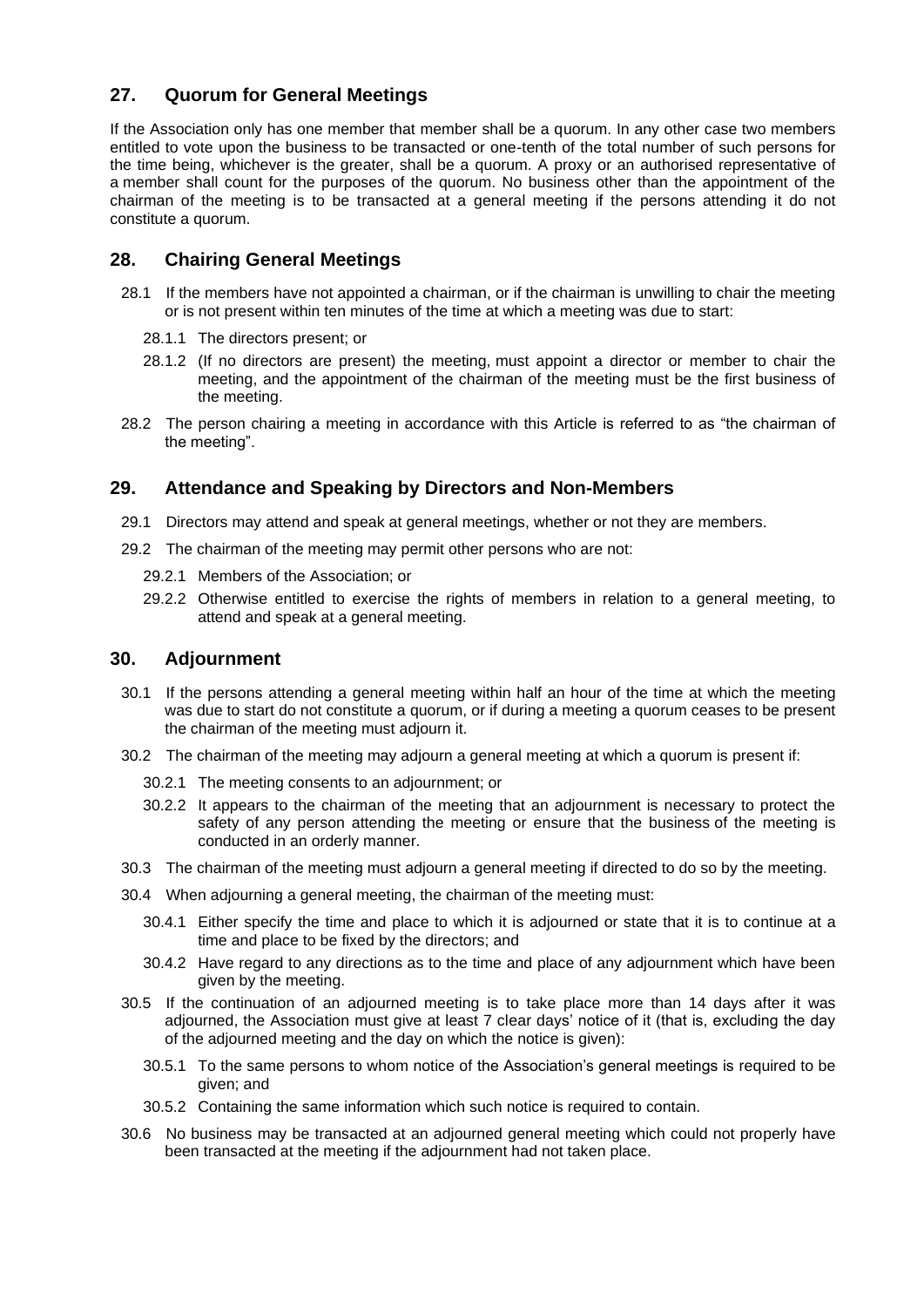# **VOTING AT GENERAL MEETINGS**

## **31. Voting: General**

A resolution put to the vote of a general meeting must be decided on a show of hands unless a poll is duly demanded in accordance with the Articles.

## **32. Errors and Disputes**

- 32.1 No objection may be raised to the qualification of any person voting at a general meeting except at the meeting or adjourned meeting at which the vote objected to is tendered, and every vote not disallowed at the meeting is valid.
- 32.2 Any such objection must be referred to the chairman of the meeting, whose decision is final.

# **33. Poll Votes**

- 33.1 A poll on a resolution may be demanded:
	- 33.1.1 In advance of the general meeting where it is to be put to the vote; or
	- 33.1.2 At a general meeting, either before a show of hands on that resolution or immediately after the result of a show of hands on that resolution is declared.
- 33.2 A poll may be demanded by:
	- 33.2.1 The chairman of the meeting;
	- 33.2.2 The directors;
	- 33.2.3 Two or more persons having the right to vote on the resolution; or
	- 33.2.4 A person or persons representing not less than one tenth of the total voting rights of all the members having the right to vote on the resolution.
- 33.3 A demand for a poll may be withdrawn if:
	- 33.3.1 The poll has not yet been taken; and
	- 33.3.2 The chairman of the meeting consents to the withdrawal.
- 33.4 Polls must be taken immediately and in such manner as the chairman of the meeting directs.

#### **34. Content of Proxy Notices**

- 34.1 Proxies may only validly be appointed by a notice in writing (a "proxy notice'') which:
	- 34.1.1 States the name and address of the member appointing the proxy;
	- 34.1.2 Identifies the person appointed to be that member's proxy and the general meeting in relation to which that person is appointed;
	- 34.1.3 Is signed by or on behalf of the member appointing the proxy, or is authenticated in such manner as the directors may determine; and
	- 34.1.4 Is delivered to the Association in accordance with the Articles and any instructions contained in the notice of the general meeting to which they relate.
- 34.2 The Association may require proxy notices to be delivered in a particular form and, subject to the Act, by a particular time and may specify different forms for different purposes.
- 34.3 Proxy notices may specify how the proxy appointed under them is to vote (or that the proxy is to abstain from voting) on one or more resolutions.
- 34.4 Unless a proxy notice indicates otherwise, it must be treated as:
	- 34.4.1 Allowing the person appointed under it as a proxy discretion as to how to vote on any ancillary or procedural resolutions put to the meeting; and
	- 34.4.2 Appointing that person as a proxy in relation to any adjournment of the general meeting to which it relates as well as the meeting itself.

# **35. Delivery of Proxy Notices**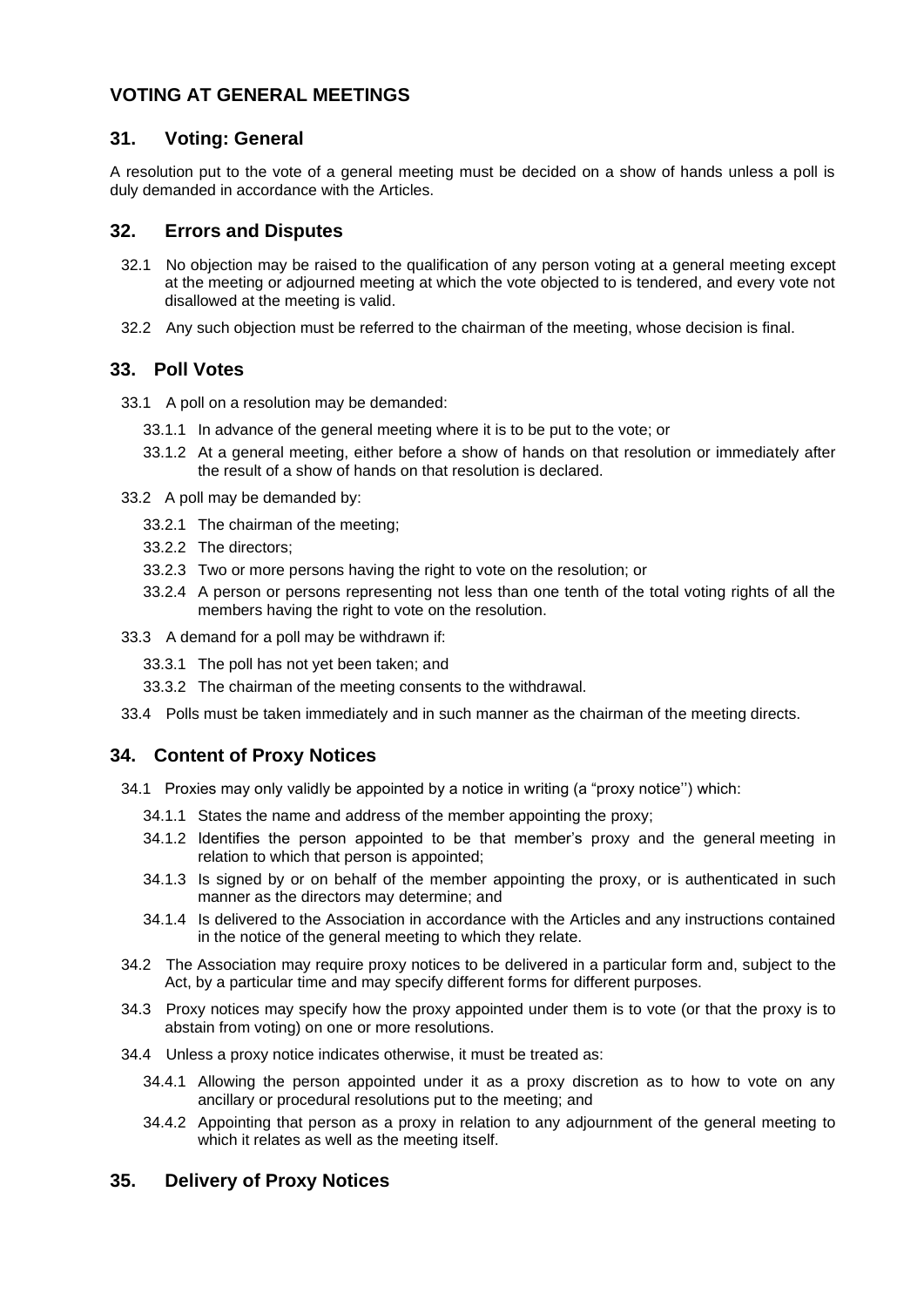- 35.1 A person who is entitled to attend, speak or vote (either on a show of hands or on a poll) at a general meeting remains so entitled in respect of that meeting or any adjournment of it, even though a valid proxy notice has been delivered to the Association by or on behalf of that person.
- 35.2 An appointment under a proxy notice may be revoked by delivering to the Association a notice in writing given by or on behalf of the person by whom or on whose behalf the proxy notice was given.
- 35.3 A notice revoking a proxy appointment only takes effect if it is delivered before the start of the meeting or adjourned meeting to which it relates.
- 35.4 If a proxy notice is not executed by the person appointing the proxy, it must be accompanied by written evidence of the authority of the person who executed it to execute it on the appointor's behalf.

#### **36. Amendments to Resolutions**

- 36.1 An ordinary resolution to be proposed at a general meeting may be amended by ordinary resolution if:
	- 36.1,1 Notice of the proposed amendment is given to the Association in writing by a person entitled to vote at the general meeting at which it is to be proposed not less than 48 hours before the meeting is to take place (or such later time as the chairman of the meeting may determine); and
	- 36.1.2 The proposed amendment does not, in the reasonable opinion of the chairman of the meeting, materially alter the scope of the resolution.
- 36.2 A special resolution to be proposed at a general meeting may be amended by ordinary resolution if:
	- 36.2.1 The chairman of the meeting proposes the amendment at the general meeting at which the resolution is to be proposed; and
	- 36.2.2 The amendment does not go beyond what is necessary to correct a grammatical or other non-substantive error in the resolution.
- 36.3 If the chairman of the meeting, acting in good faith, wrongly decides that an amendment to a resolution is out of order, the chairman's error does not invalidate the vote on that resolution.

#### **37. Resolutions in Writing**

- 37.1 A resolution executed by such number of members as would have been required to vote for the resolution had it been proposed in general meeting at which all of the members were present and voting shall be as valid and effectual as if it had been passed at a general meeting duly convened and held.
- 37.2 For the purposes of this Article 37:
	- 37.2.1 A resolution shall consist of one or more written instruments or one or more electronic communications sent to an address specified for the purpose by the secretary, or a combination of them, provided that each such written instrument and electronic communication (if more than one) is to the same effect;
	- 37.2.2 A written instrument is executed when the person executing it signs it;
	- 37.2.3 An electronic communication is executed when the person executing it sends it provided that it has been authenticated in such manner (if any) as the secretary shall prescribe;
	- 37.2.4 The members need not execute the same written instrument or electronic communication;
	- 37.2.5 A resolution shall be effective when the secretary certifies that sufficient evidence has been received by him or her that the resolution has been executed in accordance with this Article 37;
	- 37.2.6 If no secretary is appointed, the chairman shall perform the functions of the secretary under this Article 37;
	- 37.2.7 The resolution must be accompanied by a statement informing the member how to signify his or her agreement to it and the date by which this is to be done; and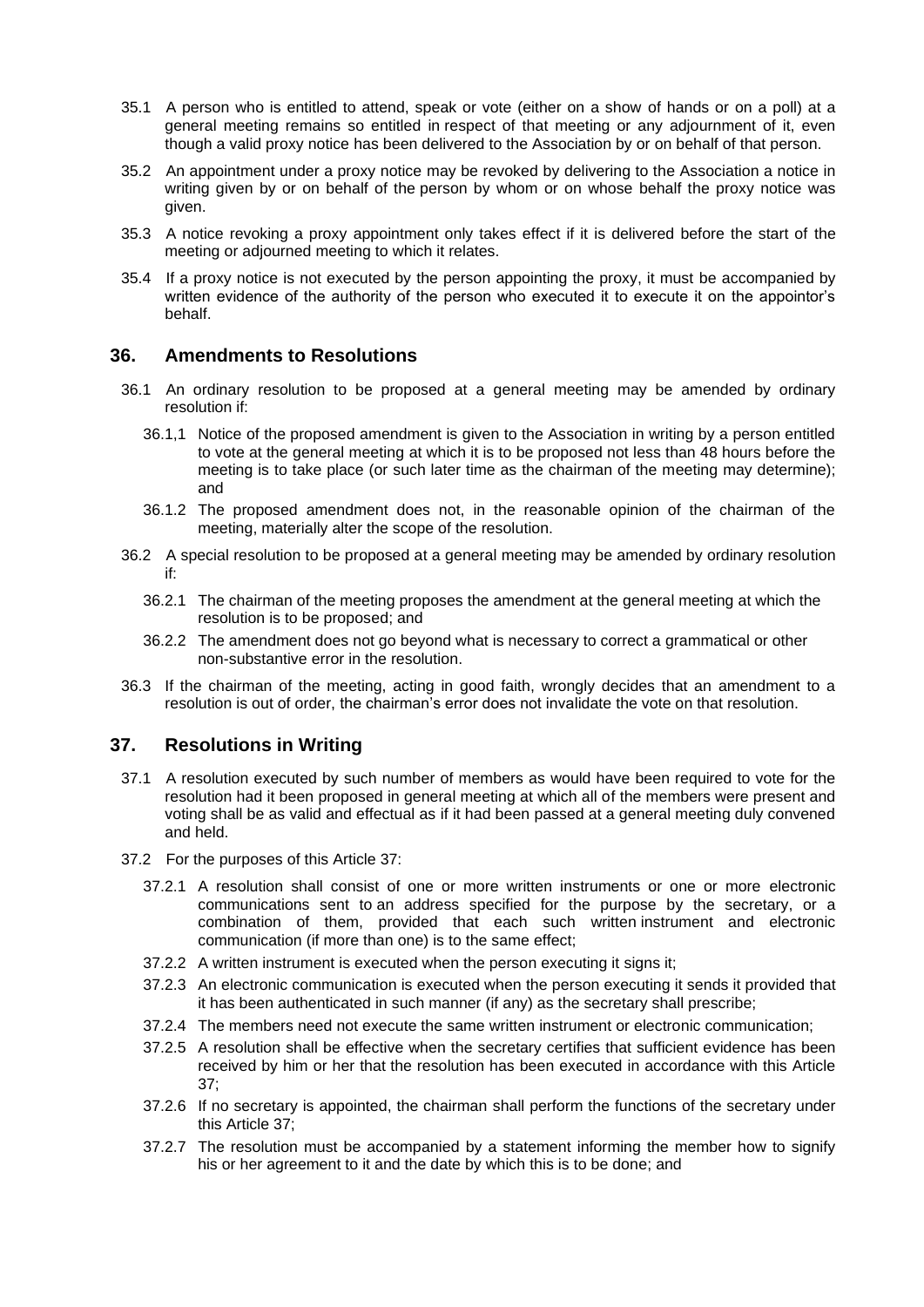37.2.8 A proposed written resolution will lapse if it is not passed before 28 days from the circulation date.

# **PART 6: COUNCIL AND YOUTH COUNCIL**

#### **38. Bodies**

- 38.1 There shall be a body known as the council of Wiltshire County FA.
- 38.2 The following shall be members of council:
	- 38.2.1 President
	- 38.2.2 Chairman of Council;
	- 38.2.3 Vice Chairman of Council;
	- 38.2.4 Life Vice Presidents in accordance with Articles 40.2 and 40.2.1;
	- 38.2.5 One representative appointed by each Affiliated League in accordance with Article 38.3.2;
	- 38.2.6 Three Geographical Representatives elected in accordance with Article 38.3.3;
	- 38.2.7 One representative elected by Senior Referees in accordance with Article 47;
	- 38.2.8 One representative appointed by the Referees' Association in accordance with Article 38.3.4
	- 38.2.9 One representative appointed by Schools' Football Association in accordance with Article 38.3.2.1;
	- 38.2.10 One representative appointed to represent the Armed Forces in accordance with Article 38.3.2.1;
	- 38.2.11 One representative appointed by small sided football in accordance with Article 38.3.2.1; One representative appointed by walking football in accordance with Article 38.3.2.1. One representative appointed by ability counts in accordance with Article 38.3.2.1.
	- 38.2.12 Two representative appointed by the Youth Council in accordance with Articles 38.3.2.1.
	- 38.2.13 No person may be elected or appointed as a Council Member for the first time that has attained the age of 70.
	- 38.2.14 No employee of a County FA is eligible to become a Council Member.
- 38.3 Appointment to Council:
	- 38.3.1 Any person who holds a position on council other than as a current representative of a stakeholder group of the Association shall only be entitled to be an honorary member of council, entitled to attend but not vote at council meetings.
	- 38.3.2 Each Affiliated League with ten or more clubs in membership and of which the Association is the parent County FA shall be entitled to nominate one person to be a League Representative pursuant to Article 38.2 and shall decide for itself which person it proposes to nominate as its League Representative. Those persons proposed to be nominated as League Representatives pursuant to Article 38.2 must be nominated on the nomination papers sent out by the Chief Executive Officer on or before a date the Directors shall prescribe in each year. An Affiliated League conducting a subsidiary league or competition shall not be entitled to additional representation on the Council for that league or competition. Such persons nominated as League Representatives must be approved by the Council and may not be changed without the Council's approval.
		- 38.3.2.1 Each organisation entitled to appoint a person to be a Council Member pursuant to Article 38.2 and 38.3 shall submit to the Council for approval as such time as the Directors shall prescribe, the name or names of the person or persons (as the case may be) they propose to nominate as a Council Member or Council Members (as the case may be). Nomination papers sent out by the Chief Executive Officer on or before a date the Directors shall prescribe in each year. All nominations must be approved by Council.
		- 38.3.2.2 Council Members shall remain in office until their successors have been elected and appointed. In the event of a casual vacancy arising amongst the Appointed Representatives pursuant to Article 38.2 and 38.3, the eligible organisation concerned shall have the powers to fill a vacancy until such time as the person who was replaced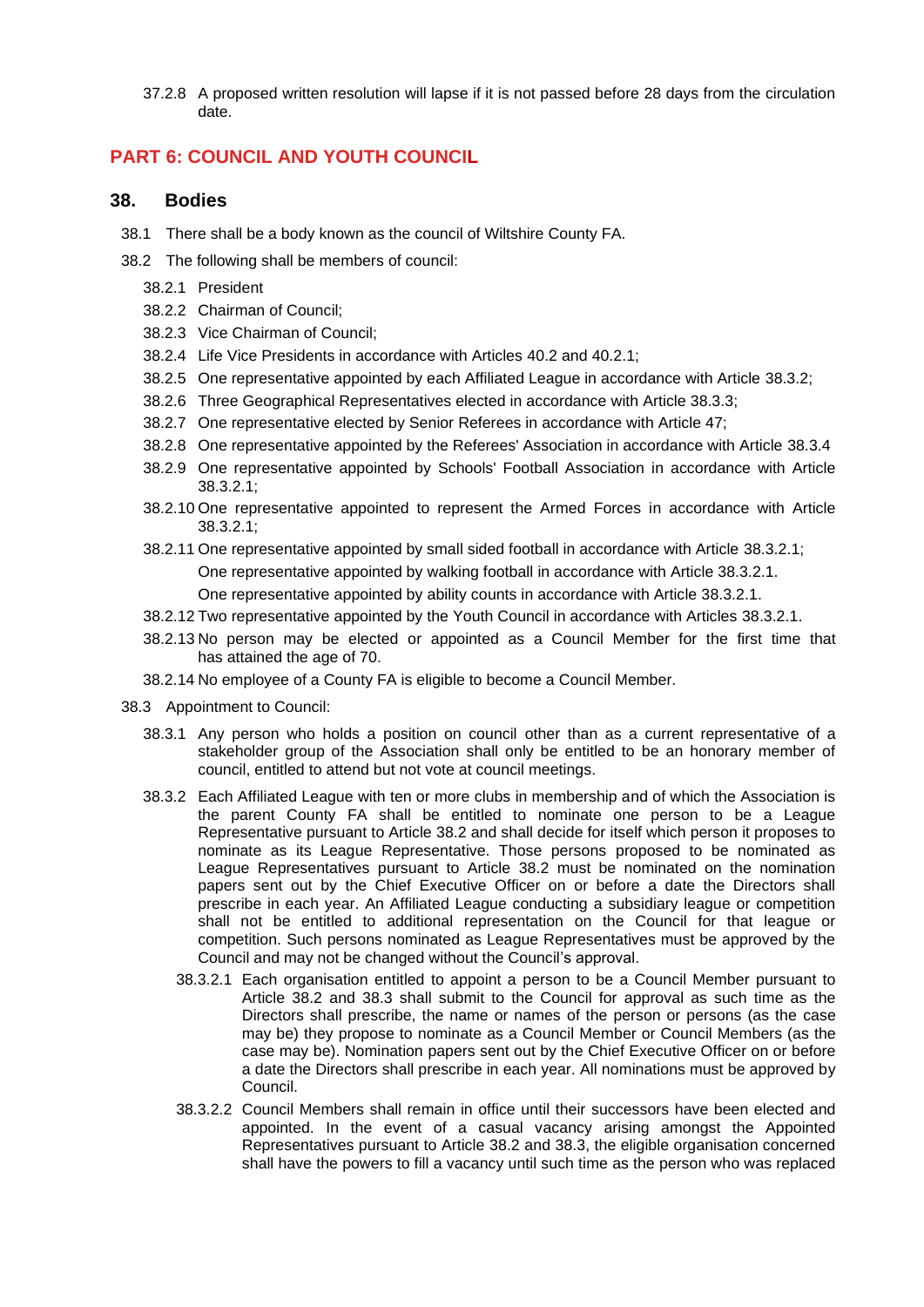was due to retire and such person shall be eligible to be reappointed in accordance with these Articles.

- 38.3.2.3 Subject to article 38.3.2.2 the Council shall have the power to fill any other vacancy which may occur on the Council during the year. A Council Member so appointed to fill a vacancy shall hold office until such time as a person who was replaces was due to retire but shall be eligible for re-appointed or re-election in accordance with these Articles.
- 38.3.3 The County shall be divided into THREE Geographical Areas (North of the M4, South of the A303, and South of the M4 but North of the A303) which shall be known as North Wiltshire, Central Wiltshire and South Wiltshire. Each area will be entitled to elect ONE Geographical Representative pursuant to Article 38.2.
	- 38.3.3.1 Geographical Representatives shall represent the interest of clubs within that Geographical Area that play out of the County. Any person wishing to be considered as a Geographical Representative must be nominated by two Wiltshire FA Affiliated Clubs within the Geographical Area with teams playing in leagues not affiliated to the Wiltshire FA. Such nominations shall be made on the nomination paper prescribed by the County FA and must be signed by the Chairman or Secretary of the proposing and seconding Affiliated Clubs. Nomination papers shall be returned to the Chief Executive Officer on or before a date the Directors shall prescribe in each year. No Affiliated Club may nominate more than 1 candidate for any one vacancy. The Chief Executive Officer shall on receipt of a nomination form contact the candidate to verify that the candidate is willing to stand for election.
	- 38.3.3.2 Any person nominated as a Geographical Representative pursuant to Article 38.3.3 must reside within the Geographical Areas containing the Affiliated Club. In the event that a Geographical Representative moves to an address outside of the Geographical Area he represents but still within the County, he shall notify the Chief Executive Officer forthwith of his change of address and shall be deemed to have resigned as Geographical Representative immediately prior to the next annual general meeting. In the event that a Geographical Representative moves to an address outside of the County, he shall forthwith inform the Chief Executive Officer of his change and he shall be deemed to have resigned from the date of the change of address. A casual vacancy arising as a result of the resignation of a Geographical Representative pursuant to this Article shall be filled in accordance with Article 38.3.2.3. No person may be nominated as a Geographical Representative for more than one Geographical Area.
	- 38.3.3.3 If there is only one candidate nominated to be the Geographical Representative pursuant to Article 38.2 for a particular Geographical Area, that candidate shall be declared elected unopposed as the Geographical Representative for that Geographical Area at the next annual general meeting. If there is more than one candidate to be Geographical Representative the Chief Executive Officer shall, after the time fixed for the close of nominations, send a list of the nominated candidates to each eligible club in that Geographical Area and there shall be a postal ballot for that particular appointment to the Council in accordance with the provisions of Articles 38.3.5 to 38.3.5.2
- 38.3.4 Pursuant to Article 38.2 a Senior Referee shall be elected to represent the views of Senior Referees registered with the Association. A Senior Referee is defined for the purposes of these Articles as a Referee registered with the Association at Level 4 and above. Any person wishing to be considered as the Senior Referee Representative must be nominated by TWO Senior Referees registered with the Association. Such nominations shall be made on the nomination paper prescribed by the Association and must be signed by a Senior Referee proposing and seconding the nomination. Nomination papers shall be returned to the Chief Executive Officer on or before a date the Directors shall prescribe in each year. No Senior Referee may nominate more than 1 candidate for the vacancy. The Chief Executive Officer shall on receipt of a nomination form contact the candidate to verify that the candidate is willing to stand for election.
	- 38.3.4.1 Any person nominated as a Senior Referee Representative pursuant to Article 38.3.4 must reside within the County and be a Senior Referee registered with the Association. In the event that a Senior Referee Representative moves to an address outside of the County, or is no longer a Senior Referee registered with the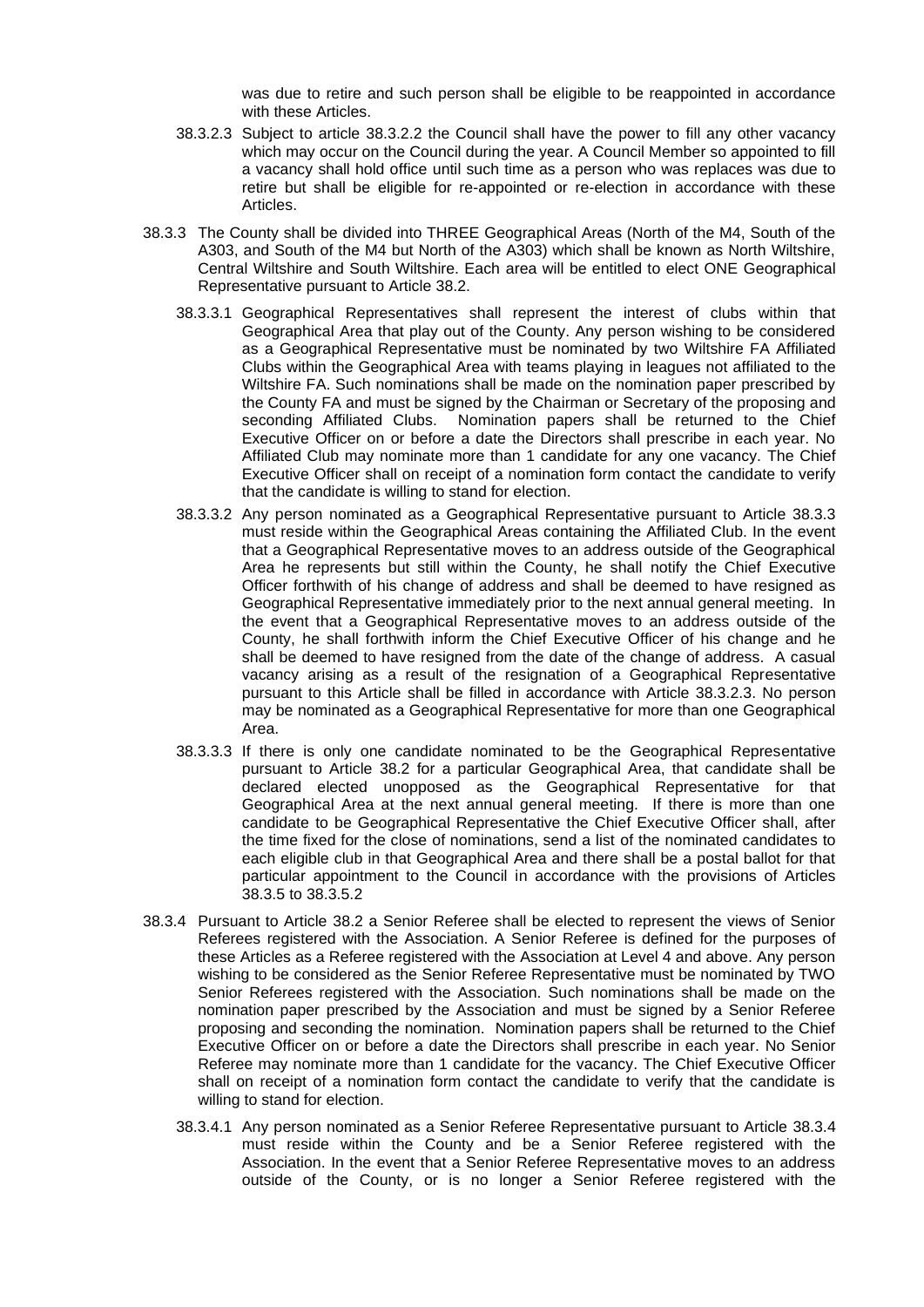Association, he shall forthwith inform the Chief Executive Officer of his change and he shall be deemed to have resigned from the date of the change. A casual vacancy arising as a result of the resignation of a Senior Referee Representative pursuant to this Article shall be filled in accordance with Article 38.3.2.3.

- 38.3.4.2 If there is only one candidate nominated to be the Senior Referee Representative pursuant to Article38.3.4 that candidate shall be declared elected unopposed as the Senior Referee Representative at the next annual general meeting. If there is more than one candidate to be the Senior Referee Representative the Chief Executive Officer shall, after the time fixed for the close of nominations, send a list of the nominated candidates to each Eligible Senior Referee registered with the County FA and there shall be a postal ballot for that particular appointment to the Council in accordance with the provisions of Article 38.3.5 to 38.3.5.2.
- 38.3.5 If there is to be a postal ballot for any elected position, the names of nominated candidates and voting papers shall be sent by the Chief Executive Officer to the relevant Clubs and or Senior Referees in accordance with Articles 38.3.5 to 38.3.5.2.
	- 38.3.5.1 Completed voting papers must be delivered in a sealed envelope to the Chief Executive Officer by such time as the directors shall prescribe. The candidate receiving the largest number of votes appropriate to the relevant vacancy shall be declared elected at the next annual general meeting.
	- 38.3.5.2 In the case that TWO or more candidates polling an equal number of votes the Council shall decide at its first Council meeting after the annual general meeting one such candidate to be the Representative for that particular appointment to the Council. Council Members shall remain in office until their successors have been elected pursuant to Articles 38.3.
- 38.4 There shall be a body known as the youth council of Wiltshire County FA, to represent the interests of young people.

#### **39. Term Limits**

- 39.1 Each council member shall serve as a council member from the date of his or her appointment until his or her replacement or vacation of office in accordance with these Articles. A council member shall serve office for a maximum of three terms of three years, at which point he or she shall retire. Each term shall run from the date of his or her appointment or most recent reappointment until the council meeting immediately preceding the end of the time period of a term of office at which point, subject to any provisions of any council terms, he or she shall be eligible for re-appointment at such council meeting.
- 39.2 A council member who is a director shall be entitled to remain on council as an honorary member of council, entitled to attend but not vote at council meetings, for such period beyond which he or she would otherwise be required to retire in accordance with Article 39.1 as he or she remains a director.
- 39.3 The board may in exceptional circumstances where a suitable replacement cannot be found permit a council member to serve for a further term of the same length as set out in Article 39.1 beyond the date on which he or she would otherwise have retired without being eligible for reappointment in accordance with Article 39.1.

#### **40. Powers of Council and Youth Council**

- 40.1 The President shall be elected at the annual general meeting each year. Only the Council may nominate a person for the position of President. Such person shall hold office for a term of one year until the next annual general meeting but shall be eligible for re-election provided that no person shall serve as President for longer than the total aggregate period of three years. The President shall have the privileges and such rights as the Council from time to time prescribe.
- 40.2 Life Vice Presidents shall have served as a Council Members for a minimum of 20 years and provided meritorious service to the Association. Existing Life Vice Presidents shall be entitled to receive notice of and attend all Council meetings. Life Vice Presidents shall be entitled to remain on the Council for the rest of their lives without the need to be reappointed. Without prejudice to the foregoing, Life Vice Presidents may be appointed or elected to a position of Council pursuant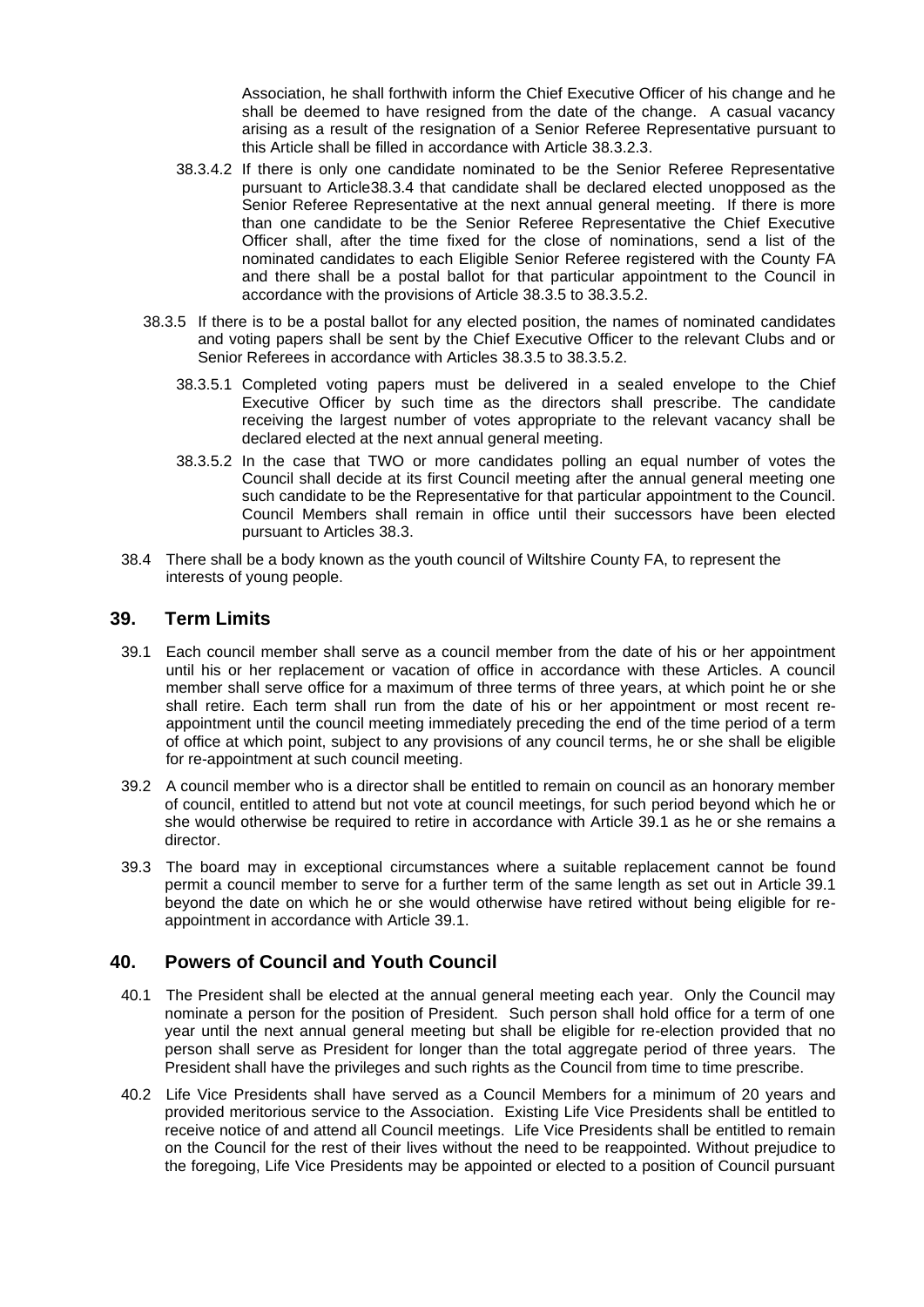to Articles 38.2. Existing Life Vice Presidents shall have such rights and privileges as the Council shall from time to time prescribe.

- 40.2.1 Pursuant to Articles 40.2 no other Council Member shall be appointed as a Life Vice President.
- 40.3 The Council may at the last Council meeting before the annual general meeting in any year appoint such persons who, in the Council's opinion, have served football in the County for at least 20 years and have, in the Council's opinion, provided meritorious service to the Association to be Honorary Members. Honorary Members are not entitled to received notice of and attend Council Meetings. The Honorary Members shall have such rights and privileges as the Council shall from time to time prescribe.
- 40.4 The Board shall decide which person shall be the FA Representative, via an open, formal and transparent procedure. Such person shall be appointed for a three-year term and upon such conditions as the Board thinks fit. Any person so appointed may be removed at any time by the Board. Any casual vacancy arising in the office of FA Representative may be filled by the Board.
- 40.5 The Chairman of Council shall be elected at the first Council Meeting following the annual general meeting of an election year. Such person shall hold office for three x three year terms, without the need for a nomination to be completed, after which he must retire from office. Once retired, the person may continue to be on Council by virtue of a position pursuant to Article 38.2 and may be nominated and elected as Chairman of Council again after being out of office for four years from the date they retire if the position of Chairman of Council becomes available. All other candidates for election shall be nominated in writing by two Council Members by such date as the Directors shall prescribe. The Chairman of Council shall have the privileges and such rights as the Council from time to time prescribe. Any vacancy in the position of Chairman of Council shall be filled in accordance with Article 38.3.2.3.
- 40.6 The Vice-Chairman of Council shall be elected at the first Council Meeting following the annual general meeting of an election year. Such person shall hold office for three x three year terms but shall be eligible for re-election without the need for a nomination to be completed. All other candidates for election shall be nominated in writing by two Council Members by such date as the Directors shall prescribe. The Vice Chairman of Council shall have the privileges and such rights as the Council from time to time prescribe. Any vacancy in the position of Vice Chairman of Council shall be filled in accordance with Article 38.3.2.3.
- 40.7 The Council has the power to appoint and remove those Directors elected by the Council or any one of them in accordance with these Articles.
	- 40.7.1 The Council has the duty and responsibility to regulate and manage all footballing matters including all disciplinary, selection, referees, league sanctions and other matters pertaining to the regulation and conduct of football in the County. Subject to approval of the directors, the council may amend or adopt standing orders or terms of reference regulating the conduct of business of council ("council terms").The council shall have the powers set out in Article 40.1 the Council terms, and may have rights to consult and challenge the directors on matters agreed in these articles but in no event can the council make any decision on any financial or commercial matter or override the ultimate decision making authority and powers of the directors.
	- 40.7.2 A panel consisting of the Chairman of Council, the Vice Chairman of Council and the Chief Executive Officer will align Council Members to each Committee before the reconvened Council meeting following the annual general meeting to hold office until immediately prior to the next annual general meeting.
	- 40.7.3 The President, Chairman, Vice-Chairman and Chief Executive Officer shall be members of all Standing Committees ex-officio and are entitled to receive notice of all meetings of Standing Committees and shall be entitled to attend and speak at such meetings and shall be entitled to vote at such meetings.
	- 40.7.4 The Council may in their absolute discretion at any time amend or add to the list of the Standing Committees and may at any time dispense with the need for any such Standing Committee.
	- 40.7.5 Each committee appointed in accordance with Article 30.3.13.2 shall decide which of its number shall be chairman and vice chairman of such committee. Each committee shall conduct its business in accordance with any terms of reference and standing orders set by the Council from time to time.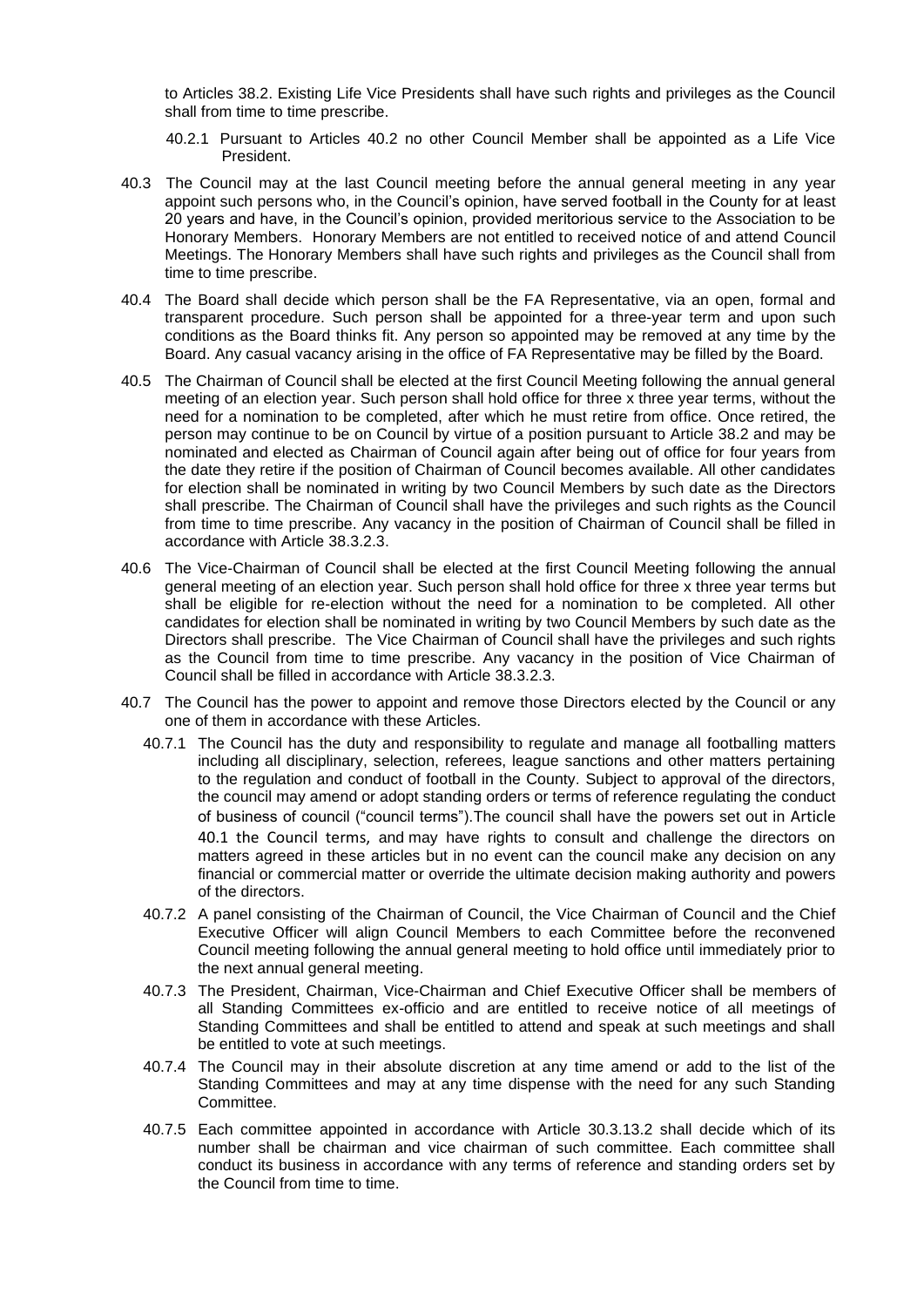- 40.8 Council Members are entitled to attend all Council meetings and general meetings and subject to the provisions of these Articles are entitled to vote at such meetings.
	- 40.8.1 The Chief Executive Officer may on the request of any 12 Council Members call Council meetings. The notice shall be sent to all the Council Members individually. At least seven clear days' notice shall be given of Council meetings. The accidental omission to give notice of a Council meeting to, or the non-receipt of notice of a meeting by, any Council Member shall not invalidate any resolution passed or the proceedings at that meeting. The Council shall meet not less than 3 times in each calendar year. No business shall be transacted at any meeting unless quorums of no less than thirty percent of Council Members are present.
	- 40.8.2 The Council shall have the power to make standing orders for the conduct of Council meetings and the Council may otherwise regulate their proceedings as they think fit. Council meetings shall be conducted in accordance with those standing orders. Each Council Member shall have one vote in accordance with standing orders.
- 40.9 Any Council Members who shall without sufficient reason be absent, without the permission of the Council, from two consecutive Council meetings and/or two consecutive meetings of a Standing Committee of which he is a member, may be deemed by the Council to have resigned his membership of the Council.
- 40.10 Subject to approval of the directors, the youth council may amend or adopt standing orders or terms of reference regulating the business and membership of youth council ("youth council terms").
	- 40.10.1 The youth council shall have the powers set out in the Youth Council terms, and may have rights to consult and challenge the directors on matters agreed in the Youth Council terms, but in no event can the youth council make any decision on any financial or commercial matter or override the ultimate decision making authority and powers of the directors.

# **PART 7: LIABILITY OF MEMBERS AND DISSOLUTION**

#### **41. Liability of Members**

- 41.1 Each member undertakes that, if the Association is wound up while he or she is a member or within one year after he or she ceases to be a member, he or she will contribute an amount to the assets of the Association as may be required for:
	- 41.1.1 Payment of the Association's debts and liabilities contracted before he or she ceases to be a member;
	- 41.1.2 Payment of the costs, charges and expenses of winding up; and
	- 41.1.3 Adjustment of the rights of the contributories among themselves provided that such amount shall not in aggregate exceed £1.

# **PART 8: ADMINISTRATIVE ARRANGEMENTS**

#### **42. Means of Communication to be Used**

- 42.1 Subject to the Articles, anything sent or supplied by or to the Association under the Articles may be sent or supplied in any way in which the Act provides for documents or information which are authorised or required by any provision of that Act to be sent or supplied by or to the Association.
- 42.2 Subject to the Articles, any notice or document to be sent or supplied to a director in connection with the taking of decisions by directors may also be sent or supplied by the means by which that director has asked to be sent or supplied with such notices or documents for the time being.
- 42.3 A director may agree with the Association that notices or documents sent to that director in a particular way are to be deemed to have been received within a specified time of their being sent, and for the specified time to be less than 48 hours.

#### **43. When Notice, Other Communications are Deemed to Have Been Received**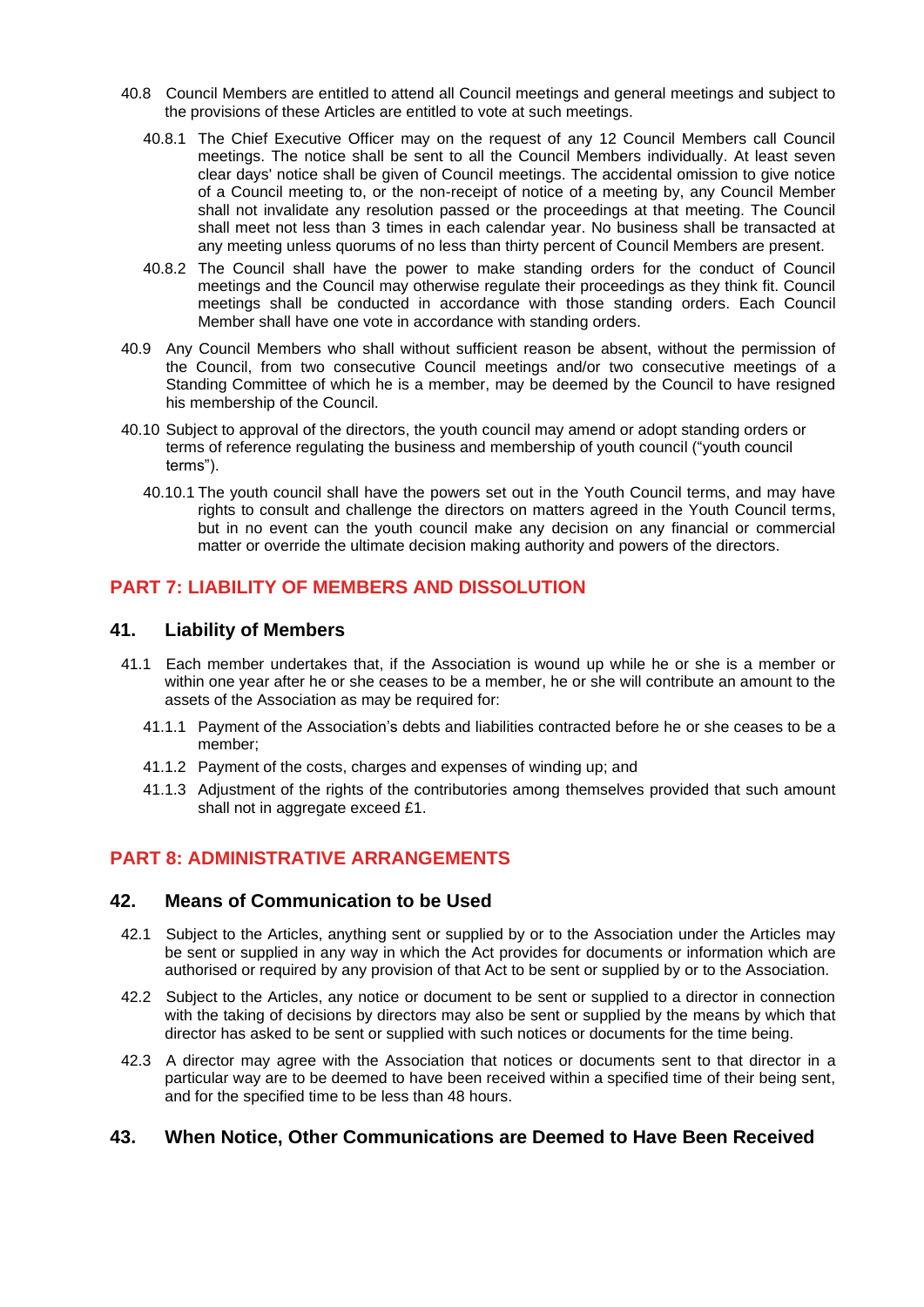- 43.1 Any notice, document or information sent or supplied by the Association to the members or any of them:
	- 43.1.1 By post, shall be deemed to have been received 24 hours after the time at which the envelope containing the notice, document or information was posted unless it was sent by second class post, or there is only one class of post, or it was sent by air mail to an address outside the United Kingdom, in which case it shall be deemed to have been received 48 hours after it was posted. Proof that the envelope was properly addressed, prepaid and posted shall be conclusive evidence that the notice, document or information was sent;
	- 43.1.2 By being left at a member's registered address, or such other postal address as notified by the member to the Association for the purpose of receiving Association communications, shall be deemed to have been received on the day it was left;
	- 43.1.3 By electronic means, shall be deemed to have been received 24 hours after it was sent. Proof that a notice, document or information in electronic form was addressed to the electronic address provided by the member for the purpose of receiving communications from the Association shall be conclusive evidence that the notice, document or information was sent; and
	- 43.1.4 By making it available on a website, shall be deemed to have been received on the date on which notification of availability on the website is deemed to have been received in accordance with this Article or, if later, the date on which it is first made available on the website.

#### **44. Secretary**

A secretary may be appointed by the directors for such time, at such remuneration and upon such conditions as the directors may think fit, and any secretary so appointed may be removed by the directors. The directors may from time to time by resolution appoint an assistant or deputy secretary, and any person so appointed may act in place of the secretary if there be no secretary or no secretary capable of acting.

#### **45. Accounts**

- 45.1 The directors shall cause proper and adequate books of account to be kept to enable accounts to be prepared which comply with the relevant provisions of the Act and the statutes. Proper and adequate books shall not be deemed to be kept and/or deemed sufficient if there are not kept such books of account as are necessary to give a true and fair view of the state of the affairs of the Association, to show and explain its transactions and to disclose with reasonable accuracy at any time, the financial position of the Association at any time.
- 45.2 The books of account shall be kept at the registered office of the Association, or, subject to section 388 of the Act, at such other place or places as the directors shall think fit and shall always be open to the inspection of any director.
- 45.3 The Association must, pursuant to section 423 of the Act, send a copy of its annual accounts and reports for each financial year to every member, to every holder of the Association's debentures and to every person who is entitled to receive notice of general meetings. Copies need not be sent to a person for whom the Association does not have a current address as defined in section 423 of the Act.
- 45.4 The Association must, pursuant to section 424 of the Act, comply with the obligations set out at Article 45.3 not later than:
	- 45.4.1 The end of the period for filing accounts and reports to the Registrar of Companies; or
	- 45.4.2 If earlier, the date on which the Association actually delivers its accounts to the Registrar of Companies.

#### **46. No Right to Inspect Accounts and Other Records**

Except as provided by law or authorised by the directors or an ordinary resolution of the Association, no person is entitled to inspect any of the Association's accounting or other records or documents merely by virtue of being a member.